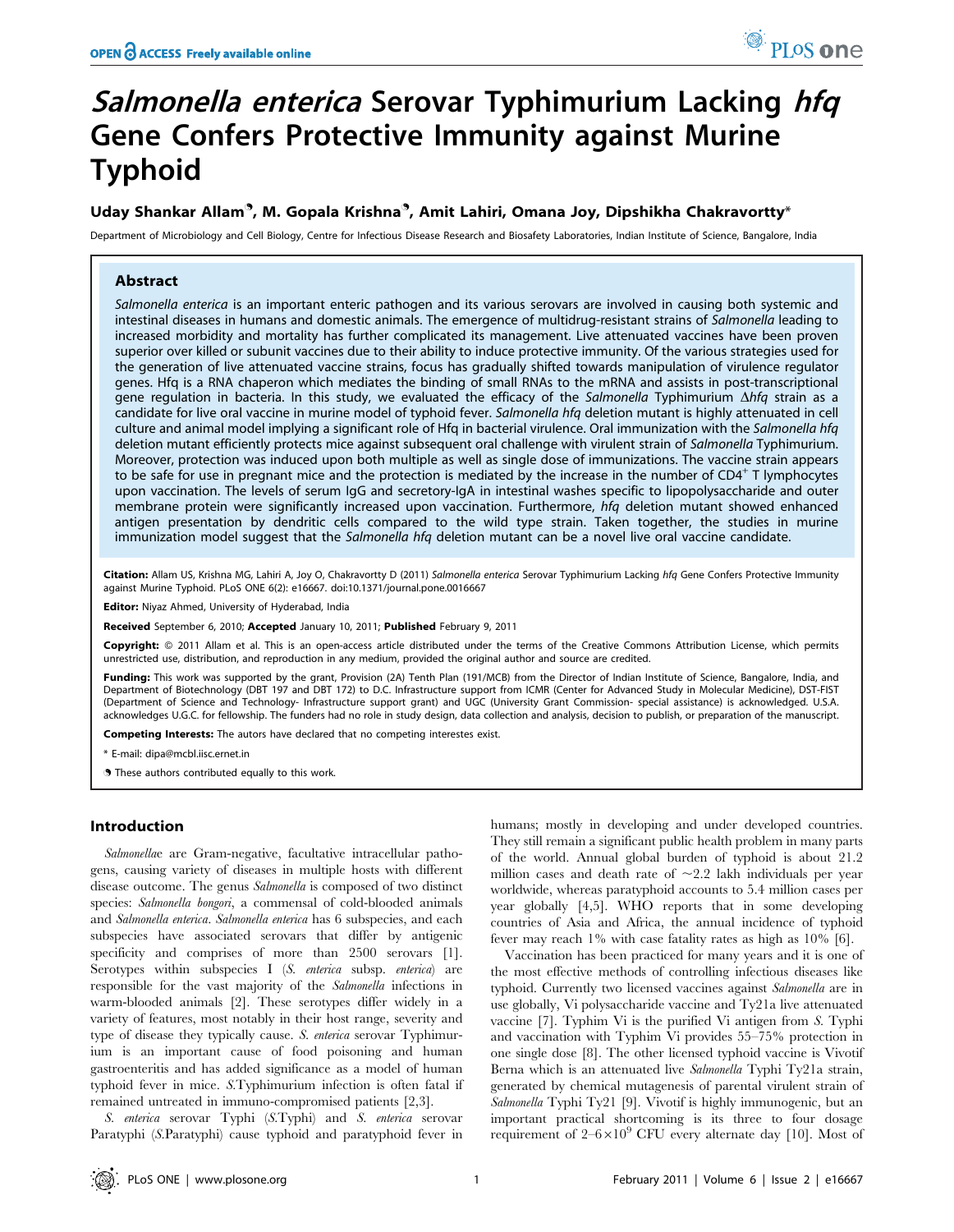the Salmonella based vaccines generated till date has been created by deleting essential genes of the metabolic pathway, pathogenicity islands or global regulators. Salmonella harboring mutations in SPI-2 [11], aroA [12,13], hrtA [14], phoP [15], rpoS [16], rfaH [17], dam [18,19,20], trxA [21],  $F \circ F_1$  ATPase [22] have been tested as vaccine candidates in animal models. The major challenge in the development of live attenuated Salmonella vaccines is generating a safe yet immunogenic vaccine strain.

Hfq is a RNA chaperon which plays a vital role in regulating the stability as well as the translational activity of several mRNAs through small non-coding RNA. Initially, Hfq was identified in E. *coli* as a host factor essential for replication of bacteriophage  $Q\beta$ [23]. Later it was found that the *E.coli hfq* deletion mutant exhibits pleiotropic phenotypes that include decreased growth rate, change in the morphology, altered sensitivity to UV light and oxidants [24]. It has now been shown that Hfq impedes the translation of the major stress sigma factor,  $\sigma^S$  (RpoS) in the enteric bacteria viz E.coli and Salmonella [25,26]. Hfq has also emerged as a key player in mRNA translational control by small non-coding RNAs (sRNAs) [27]. Studies later demonstrated that Hfq was involved in Salmonella pathogenesis through its effect on expression and secretion of virulence factors (in a  $\sigma$ <sup>S</sup>-independent manner) resulting in an attenuation of the Salmonella hfq deletion mutant in cell culture system as well as in murine model [28]. Global microarray and proteomic analyses of Salmonella Typhimurium grown aboard the space shuttle mission STS-115 identified Hfq as the global regulator involved in the response to the space flight environment as well [29]. Therefore, it becomes evident that Hfq is a bacterial RNA binding protein having many important physiological roles.

The aim of the present study is to evaluate the efficacy of Salmonella enterica serovar Typhimurium lacking hfq gene as a candidate for live oral vaccine against Salmonella infection in murine salmonellosis model. The data suggests that the  $STM\Delta hfg$ is able to elicit protective immune responses against oral challenge with Salmonella virulent strain. Further, the vaccination with  $STM\Delta h f q$  is safe in the pregnant mice. The protective response elicited by the mutant strain is characterized by an increase in total CD4<sup>+</sup> T lymphocytes population, serum IgG and intestinal secretary-IgA antibodies.

#### Results

## Salmonella hfq deletion mutant construction and in vitro characterization

hfq gene was deleted from Salmonella enterica serovar Typhimurium using the lambda red recombination system [30] and mutants were confirmed by colony PCR with confirmatory primers against the sequence flanking the  $hfg$  gene (Figure 1A). The same were also confirmed using primers against the kanamycin cassette (data not shown). We then compared the growth of the  $hfq$  deletion mutant with that of the STM-WT in rich media (LB) and defined media (minimal media). While the number of viable bacteria was found to be same for equal OD of both the cultures, the  $h\bar{f}q$  mutant reached stationary phase at later time than STM-WT in both LB as well as in the minimal media (data not shown).

Salmonella encounters two major cells during its course of pathogenesis namely epithelial cells and macrophage cells which are the main cells that support the bacterial growth in vivo [31]. Infection of cultured phagocytic and epithelial cells mimics relevant in vivo host-pathogen interactions, bacterial invasion and intracellular multiplication. Therefore, we checked the intracellular replication capacity of the hfq mutant in human epithelial as well as murine macrophage cell lines. The hfq mutant is highly

defective in its replication capacity (3-5 fold) as compared to that of the WT in all the cell lines tested except CaCo-2. In CaCo-2 cells, the mutant is highly attenuated and the fold replication difference is  $\sim$ 15-fold (Figure 1B). This implies that the hfq mutant is attenuated in both the macrophage and epithelial cell lines (Figure 1B).

# Attenuation of the Salmonella hfq deletion mutant in mouse model

Having observed the attenuation of  $STM\Delta hfa$  in epithelial as well as in macrophage cell lines, we decided to investigate the virulence of the mutant strain in the murine model of typhoid fever. To analyze the bacterial colonization in different organs, group of BALB/c mice were infected orally with  $10^7$  CFU of WT Salmonella and STM $\Delta h f q$ . As shown in Figure 1C and D, organ load of the STM $\Delta h f q$  was significantly lower ( $\approx$ 100-1000 fold,  $p$ <0.05) when compared to the STM-WT,  $4<sup>th</sup>$  day post infection in spleen, liver and mesenteric lymph nodes. The  $STM\Delta hfa$  was completely cleared by  $7<sup>th</sup>$  day post infection unlike the STM-WT. This suggested that the mutant is severely attenuated and is efficiently cleared from the different organs of mice.

## Complementation of hfq gene restored STM $\Delta$ hfq virulence

The wild type hfq gene was cloned into pQE60 vector and the resultant pQE60hfq plasmid was transformed into STM $\Delta$ hfq strain. The WT, mutant and STM $\Delta h f q p Q E 60 h f q$  were used for complementation studies in cell lines as well as in murine model. The complemented strain behaved like the WT in terms of intracellular replication in both RAW 264.7 and INT-407 cell lines as well as in animal model (Figure S1 A&B). The bacterial burden in spleen, liver and mesenteric lymph nodes at single time point ( $4<sup>th</sup>$  day) suggests that the tans-complementation with  $hfq$ gene restored the mutant's virulence (Figure S1 C).

#### Safety of the Salmonella hfq deletion mutant

To determine the extent of the effect of the hfq deletion on Salmonella virulence, we determined  $LD_{50}$  values using the  $STM\Delta h f q$  in female BALB/c mice. The LD<sub>50</sub> value of the wildtype was  $4\times10^4$  CFU for oral administration. In case of mice infected with STM $\Delta h f q$ , LD<sub>50</sub> could not be estimated because mice did not die even after oral inoculation with the maximum dose of 109 CFU/mouse. The mice that survived infection with the STM $\Delta h f q$  did not show any signs of illness and remained healthy for the entire duration of the experiment.

Next, we studied the survival of mice, upon infection with the STM hfq deletion mutant. The infection was carried out by either oral  $(10^8)$  or intraperitoneal route  $(10^4)$  and the survival was monitored for 3 weeks. Infection with the wild type strain through either route led to an early onset of symptoms in the mice followed by death within ten days, whereas 100% percent survival was observed in case of mice infected with  $STM\Delta hfa$  through oral route. However, in intra-peritoneal infection, the percent survival of mice was found to be 70% in the case of  $STM\Delta hfq$ . (Figure 2A&B). The surviving mice remained healthy up to 7 weeks (monitored for 7 weeks only). The high attenuation of the  $STM\Delta h f q$  mutant given through oral route thus renders it highly safe for infection in mice.

The high levels of shedding exhibited by Salmonella Typhimurium strains have precluded their development as live Salmonella vaccines. Therefore, we compared the fecal shedding of the STM-WT and the vaccine strain  $STM\Delta hfq$  in the murine model. As shown in Figure 2C, the vaccine strain was shed lesser in the feces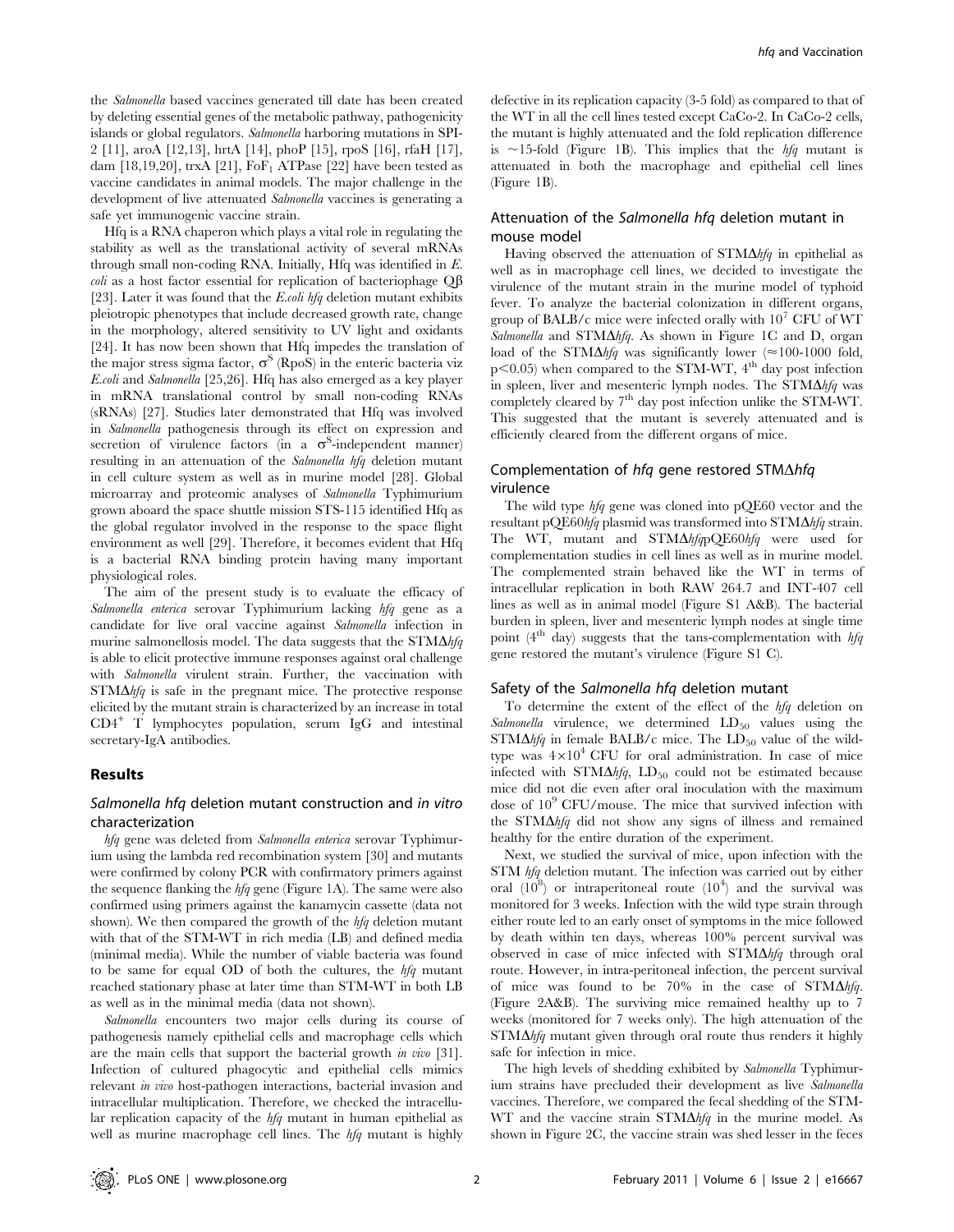

Figure 1. STMAhfq is highly attenuated in vitro and in vivo (A) Generation of STMAhfq by one step gene inactivation. Confirmatory PCR showing the presence of Kanamycin cassette (1.5 Kb) in STM $\Delta h f q$ . (B) Intracellular replication of STM-WT and STM $\Delta h f q$  strains in INT-407, HT-29, CaCo-2 and RAW 264.7 cell lines. Cells were infected with the STM $\Delta$ hfq or STM-WT at an MOI of 10. Data shows fold increase from 2 h to 16 h. All the experiments were done in triplicate. (C&D) Organ loads of STM-WT and STM $\Delta h f q$ . Two groups of mice (5 each) were infected with 10<sup>7</sup> CFU/mouse orally and sacrificed on day 4 (C) and day 7 (D) of post infection. Bacterial counts in spleen, MLN and liver were shown as CFU/gm.wt with standard errors. Plots are representative of two independent experiments with similar results. Statistical significance was defined as follows: (\*p<0.05; \*\*  $p$ <0.005) (Student's t test & Mann-Whitney U test). doi:10.1371/journal.pone.0016667.g001

as compared to its wild type counterpart. Shedding of the vaccine strain was observed up to 36 h of post administration and no Salmonella were detected exceeding the time period. No Salmonellae were recovered from the fecal matter of naive mice. Our results conclusively demonstrate that the  $STM\Delta hfq$  vaccine strain is shed lesser in the feces.

# $STM\Delta hfg$  imparts protection against subsequent challenge with the virulent Salmonella in mice

A good vaccine candidate should be attenuated, safe, immunogenic and should give protection against a lethal challenge with minimum dose of priming. Having demonstrated that the vaccine

strain is attenuated and safe in the murine Salmonella model, next we examined the ability of attenuated  $STM\Delta hfg$  strain to generate protective immunity against the virulent Salmonella infection. We followed the immunization strategy as given in Figure S2. Cohorts of five mice each were orally primed with the  $STM\Delta hfq$  at a dose of  $10^3$ ,  $10^4$  or  $10^5$  bacteria/mouse followed by two booster doses (day 7 and 14). Control mice received PBS. All the subsequent steps (challenge, sacrifice) were carried out with a gap of seven days between them. Seven days after the final booster dose, the mice were challenged with  $10^7$  CFU of STM-WT through oral route for analyzing organ infiltration. For survival assay, mice were challenged with  $10^8$  CFU/mouse through oral route. In case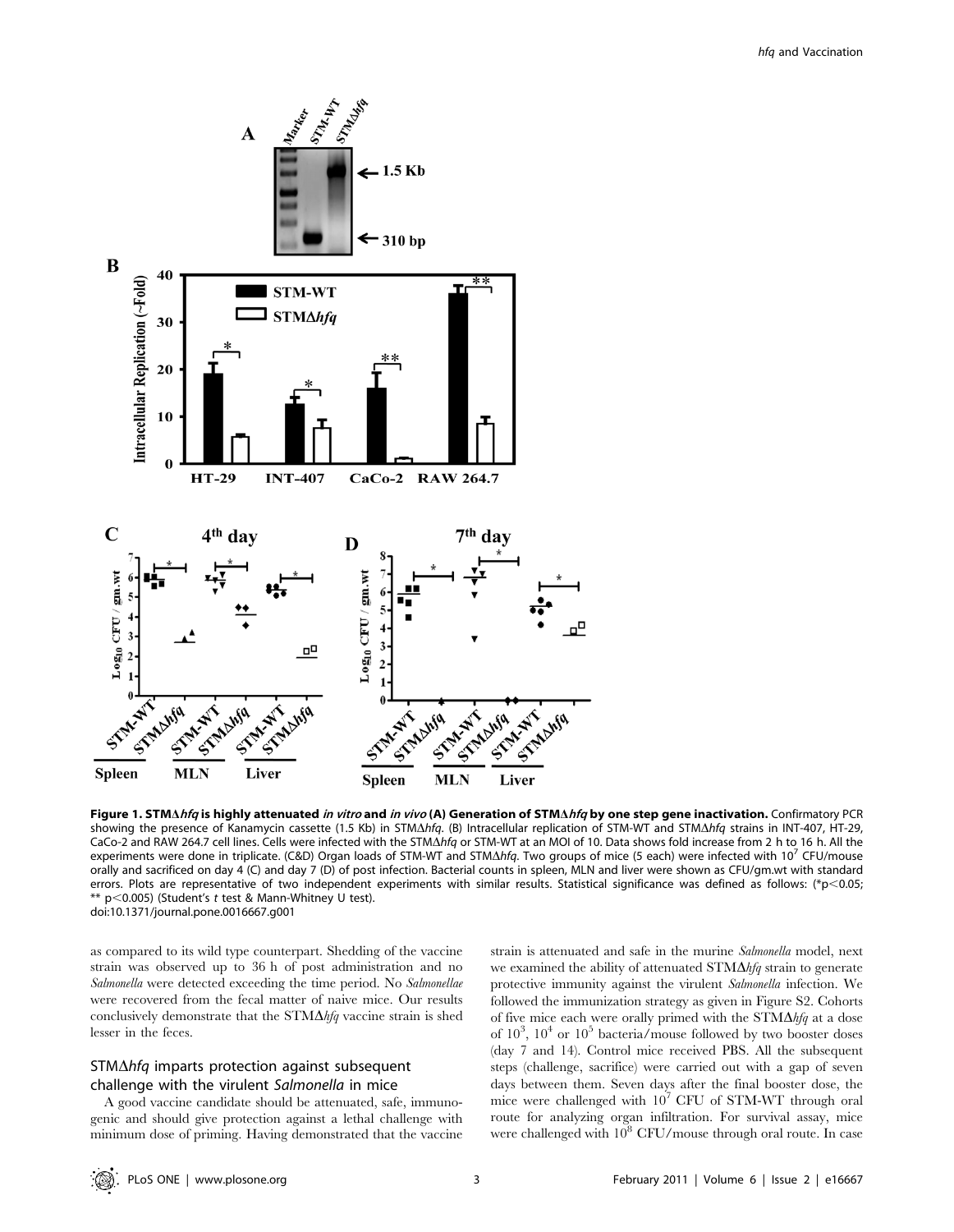

Figure 2. STMAhfq mutant is highly safe for infection in murine model. (A & B) Survival curves. Mice were infected orally (A) at a dose of 10<sup>8</sup> or intraperitoneally (B) with a dose of 10<sup>4</sup> bacteria per mouse (n = 10) and mice were observed twice daily for survival. (C) Reduced fecal shedding of the STM $\Delta h f q$ . Mice were infected orally with the STM-WT or STM $\Delta h f q$  mutant strains at a dose of 10<sup>7</sup> bacteria/mouse. Uninfected mice were used as control. Fresh fecal pellets were collected at the indicated time points and shedding was determined by plating on culture media. Data is represented as the number of bacteria per gram weight of the fresh fecal pellets. Shown are the combined results from two experiments with 5 mice in each group. Statistical significance was defined as follows: (\*p<0.05) (Student's t test & Fischer's exact test). doi:10.1371/journal.pone.0016667.g002

of mice immunized with  $10^3$  STM $\Delta h f q$  and boosted twice with the same dose, the mice showed a significant reduction  $(P = 0.0079)$  in the bacterial load upon challenge compared to the organs of the control unprimed mice (Figure 3A). However, all the vaccinated mice did succumb to death upon challenge with the STM-WT like the placebo control mice within 10 days (Figure 3B). We then increased both the oral immunization and the booster doses to  $10<sup>4</sup>$ and  $10^5$  CFU/mouse. In case of the mice primed with either  $10^4$  or  $10^5$  vaccine strain, there was a substantial decrease ( $P = 0.0079$ ) in the bacterial burden and none of the vaccinated mice succumbed to death upon challenge with STM-WT (Figure 3C & D). Therefore, the hfq deletion mutant gives protection against subsequent challenge with the virulent Salmonella strain.

Another important factor determining efficiency of the live attenuated oral vaccine is the number of doses. So, we further evaluated whether a single dose of the  $STM\Delta hfg$  priming is sufficient to give protection against challenge with virulent

Salmonella. A cohort of five mice were vaccinated with  $10^8$  CFU of STM $\Delta h f q$  and challenged with 10<sup>7</sup> WT bacteria per mouse on 7<sup>th</sup> day post vaccination. We observed that there was an average of 15-fold reduction ( $P = 0.0079$ ) in the organ load of mice with single dose vaccination (Figure 4A). Moreover as shown in Figure 4B, single dose of vaccination followed by challenge after 7 days with the STM-WT  $(10^8)$  resulted in 100% survival whereas unvaccinated mice succumbed to death within two weeks. This data strongly suggests that single dose of vaccination with the  $STM\Delta hfa$ can confer protection against the virulent Salmonella.

# Long term immunological memory induction by the STM $\Delta$ hfq vaccine strain

One of the problems with oral live attenuated vaccine has been the lack of long-term immunological memory. Thus, we examined the capacity of mice vaccinated with single dose  $(10^8)$  to mount a recall response 52 days post vaccination (45 days after clearance).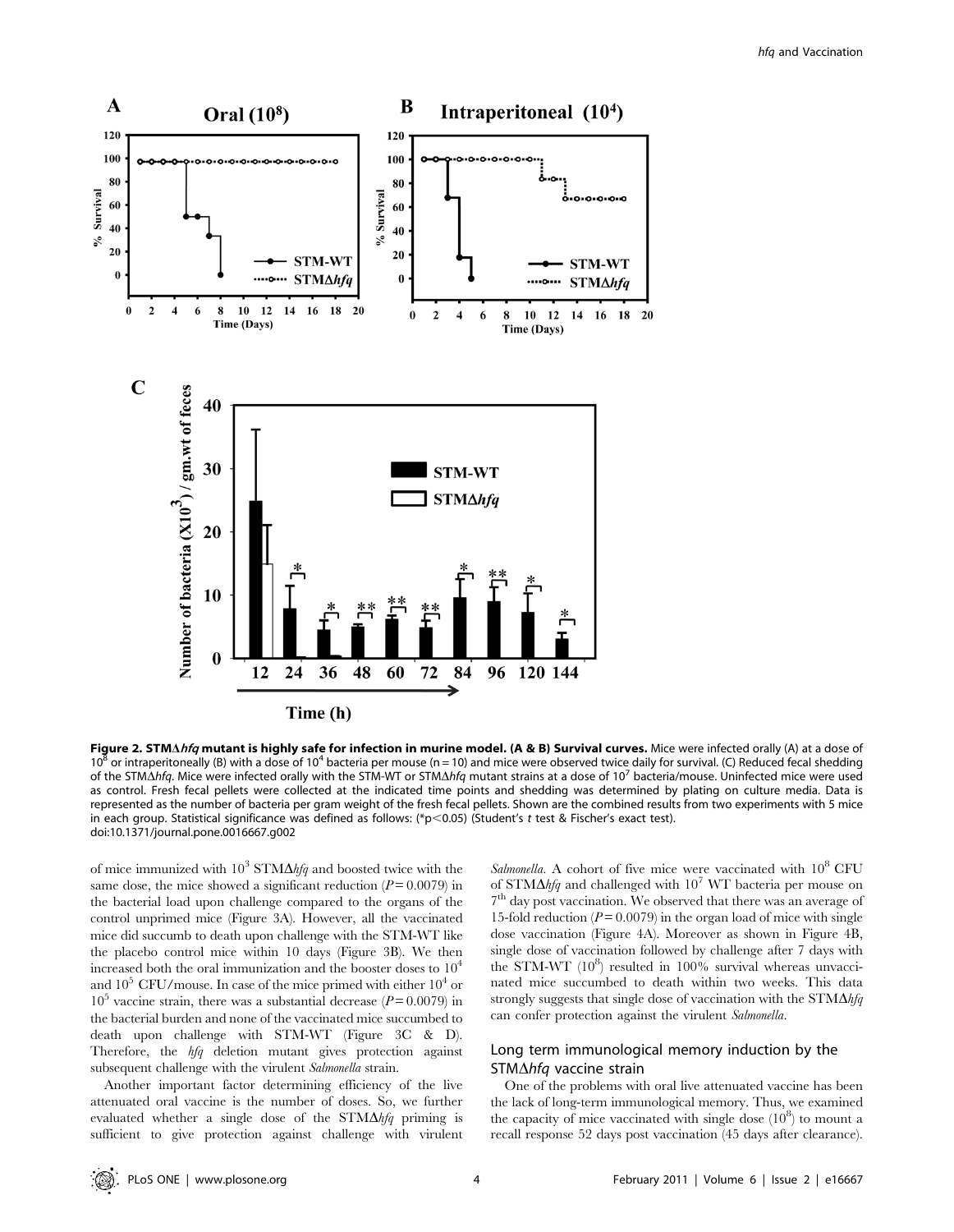

Figure 3. Multiple immunizations with STMAhfq confer protection against virulent Salmonella. Groups of 5 mice were immunized orally with 10<sup>3</sup> (A&C), 10<sup>4</sup> or 10<sup>5</sup> (B&D) STM $\Delta$ *hfq* for two booster doses followed by challenge with WT through oral route (for organ load: 10<sup>7</sup> and for survival analysis: 10<sup>8</sup> of WT) 7 days after the final booster dose. Control mice received PBS. 7 days after challenge, mice were sacrificed and bacterial load in different organs was enumerated using direct cultures of serially diluted homogenized samples. A&B depict bacterial load in different organs and C&D shows survival curves. Result presented is one of two independent experiments performed. Statistical significance was defined as follows  $*$  p $<$ 0.05;  $**$  p $<$ 0.005 (Mann-Whitney U test & Fischer's exact test). doi:10.1371/journal.pone.0016667.g003

Age matched unvaccinated challenged mice died within two weeks after challenge whereas vaccinated challenged mice showed 100% survival (Figure 4C). This data indicates that the  $STM\Delta hfa$  is able to induce long-term immunological memory.

#### $STM\Delta h$  vaccine strain is safe in pregnant mice

Pregnancy is a transient immuno-compromised condition and leads to increased susceptibility to invading pathogens, resulting in abortion and congenital defects in the fetus [32,33,34,35]. Thus, the possibility of pregnancy failure after challenge with the  $STM\Delta hfa$  and WT in pregnant mice model was studied. Two groups of ten mice were administered orally with STM-WT and STM $\Delta h f q$  vaccine strain at 12–15 days of gestation (mid pregnancy stage) with a dose of  $10^8$ . Mice were scored for the delivery of pups and their survival every day post infection. We found that the STM-WT virulent strain caused the death of four mice and induced abortion in three others. Only three mice delivered pups normally; but 14 out of 16 pups died within 48 h after delivery. On the other hand, out of 10 pregnant mice administered with the  $STM\Delta h f q$  mutant strain, one mouse died but remaining mice

delivered normal healthy pups and the pups remained healthy up to 7 weeks (monitored for 7 weeks only, Table 1).

# Oral vaccination with the STM $\Delta$ hfq increases the total number of splenic  $CD4^+$  T cells

To address the mechanism responsible for the protective immunity conferred by the vaccine strain, we studied the status of  $CD4^+$  and  $CD8^+$  T-lymphocyte population in the orally infected mice (107 ). Total splenocytes were isolated from the naive mice and mice infected with either STM-WT or STM $\Delta h f q$  at various time points ( $4<sup>th</sup>$  and  $7<sup>th</sup>$  day post infection) and stained with anti-CD4<sup>+</sup> or anti-CD8<sup>+</sup> specific antibodies. Although no significant difference was observed in the CD4<sup>+</sup> T-lymphocyte population in the vaccinated mice at  $4^{\text{th}}$  day post infection, there was a $\approx$ 6% increase  $(P= 0.003)$  in the same at  $7<sup>th</sup>$  day post infection when compared to that in the STM-WT infected mice (Figure 5A & B).

Next, we determined whether the oral vaccination with  $STM\Delta h fq~(10^8)$  affects the status of  $CD4^+$  and  $CD8^+$  T-lymphocyte population with or without WT challenge  $(10^7)$ . Total splenocytes were isolated from naive and vaccinated mice (at  $7<sup>th</sup>$  day post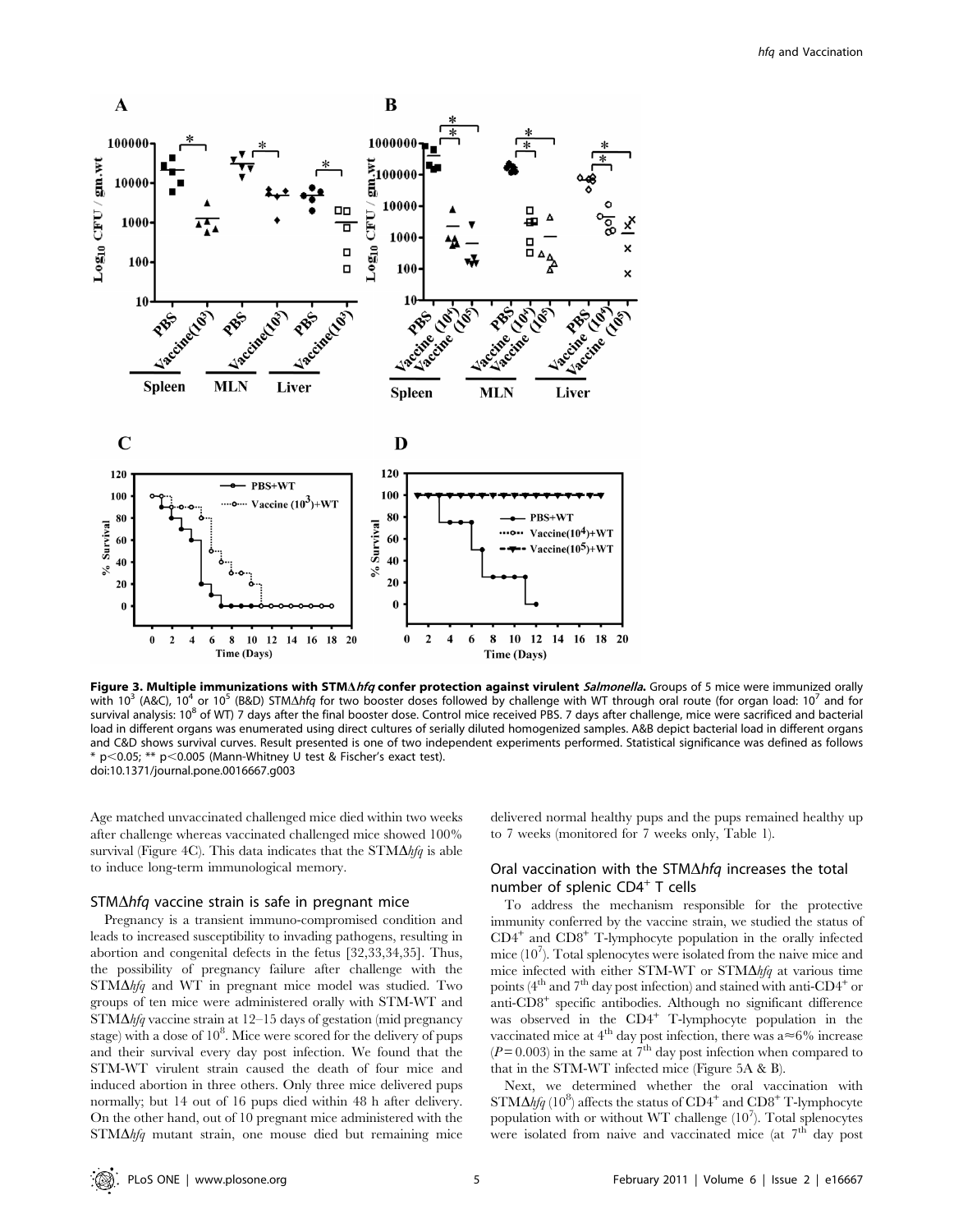

**Figure 4. Single dose of vaccination imparts protection against WT** *Salmonella* **and induces long-term immunological memory. BALB/<br>c mice were vaccinated through oral route with 10<sup>8</sup> CFU of STM∆***hfq* **or PBS and challenge** 10<sup>8</sup> of WT for assessing mortality (B). 7 days after challenge, mice were sacrificed and bacterial load was enumerated. For long-term immunological memory mice were challenged orally after 52 days of vaccination (C). Each group contains 5-6 mice. Statistical significance was defined as follows \* p,0.05 (Mann-Whitney U test & Fischer's exact test). doi:10.1371/journal.pone.0016667.g004

vaccination) and from unvaccinated–challenged and vaccinatedchallenged mice (at  $7<sup>th</sup>$  day post challenge). The mice vaccinated with the STM $\Delta h f q$  showed significant increase ( $P = 0.0129$ ) in the helper T cell population compared to that in the unvaccinated mice. The level of helper T cells was considerably higher in the vaccinated-challenged mice in comparison to that in the PBSchallenged ones  $(P = 0.012)$  (Figure 6A &B). However, there was no change in the number of  $CD8<sup>+</sup>$  T cells in both the cases (Figure S3&S4). Interestingly, we observed that the numbers of  $CD4^+$  T cells were slightly reduced with the STM-WT infection. Thus our results suggest that vaccination induces CD4<sup>+</sup> T-cell population and maintains the same even after infection, without altering the CD8<sup>+</sup> T-lymphocyte levels.

# Vaccination with the STM $\Delta h f q$  increases the serum IFN- $\gamma$ and IL-6 levels

Cytokine profile of the serum after vaccination indicates the kind of immune response elicited. Th1 cytokines (IFN- $\gamma$ , IL-2 and

|  |  |  |  |  |  |  | <b>Table 1.</b> Safety of the STM∆hfq vaccine strain in pregnant mice. |  |
|--|--|--|--|--|--|--|------------------------------------------------------------------------|--|
|--|--|--|--|--|--|--|------------------------------------------------------------------------|--|

| No. of pregnant<br>l mice | Relevant<br>genotype | No. mice died before<br>delivery (healthy/dead) | No. of abortions | Death of pups after delivery<br>(no. of death/total no.) |
|---------------------------|----------------------|-------------------------------------------------|------------------|----------------------------------------------------------|
| l 10                      | STM-WT               | 6/4                                             |                  | 14/16                                                    |
| l 10                      | STM∆hfa              | 9/1                                             |                  | 0/32                                                     |

Pregnant BALB/c mice (12-15 days of gestation) were infected orally at a dose of 10<sup>8</sup> bacteria per mouse with the STM-WT or the vaccine strain STM $\Delta h$ fq and observed for abortion and the offspring outcome.

doi:10.1371/journal.pone.0016667.t001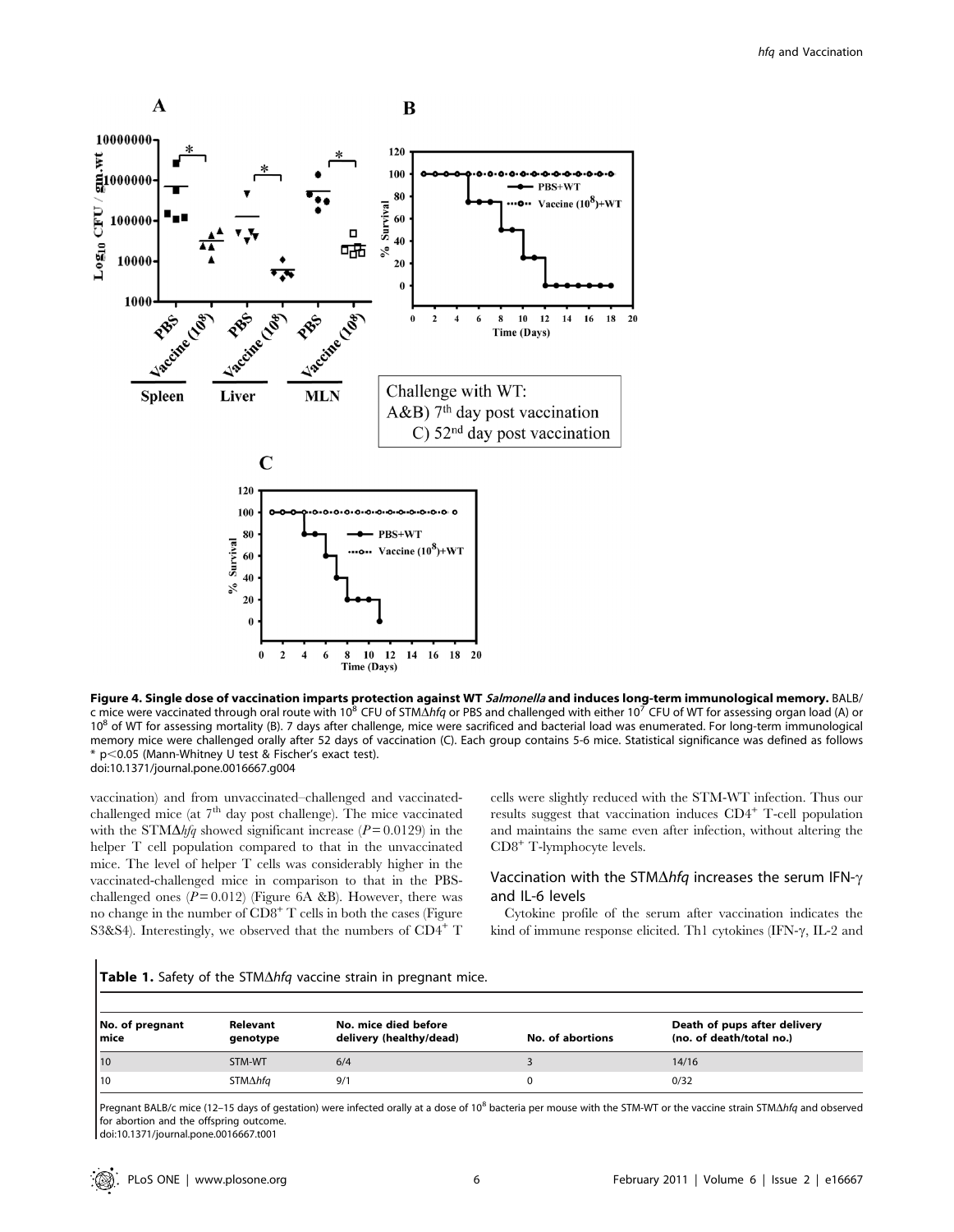

Figure 5. Flow cytometric analysis of CD4<sup>+</sup> T cell population in the spleen on 4<sup>th</sup> day (A) and 7<sup>th</sup> day (B) post infection. Group of mice were inoculated with the STM-WT or STM $\Delta h$ fq with dose of 10<sup>7</sup> bacteria per mouse. Uninfected mice were used as control. Splenocytes were isolated on 4<sup>th</sup> and 7<sup>th</sup> day post infection from both infected and control mice and stained with FITC-conjugated anti-CD4 MAb. The relative levels of CD4<sup>+</sup> Tlymphocytes were measured through FACS. Data was analyzed with BD Cell-Quest software and represented by dot plot. The results are representative of two independent experiments. Each group consisted of 4-5 mice. Statistical significance was defined as follows: (\* p<0.05) (Student's t test).

doi:10.1371/journal.pone.0016667.g005

TNF-a) are important for cell mediated immunity, while the Th2 cytokines (IL-4, IL-6 and IL-10) are important for increased antibody production [36]. Serum levels of IFN- $\gamma$  and IL-6 in vaccinated  $(10^8)$  and PBS administered mice, with or without challenge  $(10^7)$  were estimated. Vaccinated mice had higher serum IFN- $\gamma$  and IL-6 than the PBS administered mice ( $P = 0.0029$ ) The serum IL-6 and IFN- $\gamma$  levels of vaccinated mice further increased upon challenge while remaining lower than that of unvaccinated challenged mice (Figure 7A & B). In summary, our data suggests that the oral vaccination with the  $STM\Delta hfa$  increases the IFN- $\gamma$ and IL-6 levels in the serum and might help the host indirectly to reduce the count of virulent Salmonella.

# Vaccination with STM $\Delta$ *hfq* markedly elicits the humoral immune response

Protection against *Salmonella* is mediated through mucosal and serum antibodies (Secretory IgA and serum IgG) as well as cell mediated immunity [37]. The increase in secretory IgA as well as serum IgG antibodies are surrogate markers of protection conferred by an efficient oral vaccine candidate [38]. In order to check whether vaccination with the  $STM\Delta hfg$  increased antibody titers, we measured mucosal as well as serum antibody levels in the vaccinated  $(10^8)$  versus control mice with and without challenge  $(10<sup>7</sup>)$ . We determined the antibody levels against two surface antigens of the Salmonella, namely LPS (Figure 8A & B) and outer membrane proteins (OMPs) (Figure 8C & D). Mucosal IgA and serum IgG levels markedly increased in vaccinated mice compared to naive mice  $(P<0.05)$ . The antibody titers remained high in case of mice vaccinated and challenged compared with the unvaccinated and challenged mice  $(P<0.05)$ . The elicited humoral immune response remained 4 weeks after immunization with mutant strain (Figure S5). It is evident from our results that  $STM\Delta h f q$  induces an effective humoral immune response.

## STM $\Delta$ hfq is presented better than the STM-WT in an in vitro antigen presentation assay

Hopkins et al. in a previous study had reported that the dendritic cells internalize Salmonella early after oro-gastric inoculation of mice or injection in a ligated loop of intestine [39]. Dendritic cells are principle components of the innate immune system which are able to prime adaptive immune response by acting as antigen presenting cells [40]. Dendritic cells capture or sample antigens in the peripheral tissue, transport antigens to the lymph nodes and present the processed antigens to T cells via the major histocompatibility complex (MHC) molecules [41]. Thus in order to understand the immunogenicity of the  $STM\Delta h f q$  vaccine strain we compared the stimulation of T cell proliferation by bone marrow-derived dendritic cells (BM-DC) which are infected with equal number of STM-WT or STM $\Delta h f q$  in an in vitro T cell proliferation assay (number of viable cells are same upon infection with WT and mutant). STM $\Delta h f q$  infected DCs stimulated the T cell proliferation to considerably  $(P = \langle 0.005 \rangle)$  higher levels than the STM-WT infected DCs. The lymphocyte proliferation is further enhanced with increased ratio of DC to T cells (Figure 9). Further the viability of DCs infected with WT or  $STM\Delta hfa$ remains unchanged (Data not shown). This clearly demonstrates that the vaccine strain  $STM\Delta hfq$  is presented better than the STM-WT.

## **Discussion**

In this study, we evaluated the efficacy of the highly attenuated  $STM\Delta h f q$  mutant to serve as a live vaccine against salmonellosis in the murine typhoid model. We have constructed hfq deficient strain of S. Typhimurium and investigated the virulence of this strain. The deletion mutant was compromised in its intracellular proliferation capacity and was also severely attenuated in vivo following oral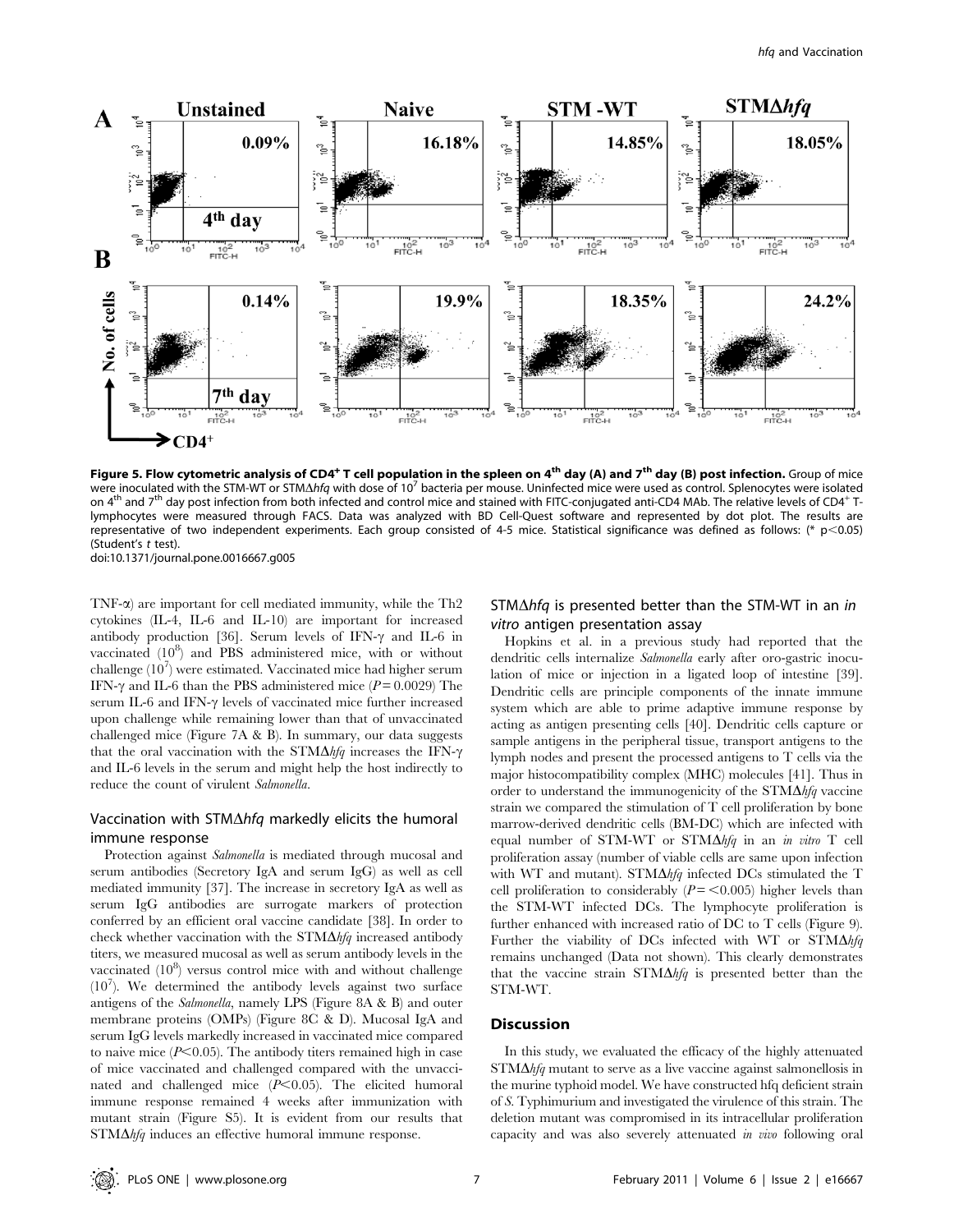

Figure 6. Analysis of splenic CD4<sup>+</sup> T cell population in vaccinated and unvaccinated mice with or without challenge. Group of mice were orally given PBS or 10<sup>8</sup> STM  $\Delta h f q$  bacteria and then challenged with 10<sup>7</sup> CFU of the STM-WT per mouse. On 7<sup>th</sup> day post vaccination and 7<sup>th</sup> day post challenge, single cell suspension of splenocytes were prepared and stained with FITC-conjugated anti-CD4 MAb. The relative levels of CD4<sup>+</sup> Tlymphocytes were measured through FACS. Data was analysed by BD Cell-Quest software and represented through dot plot (A) and bar graph (B). Statistical significance was defined as follows: (\*  $p<$ 0.05) (Student's t test). Each group consisted of 4-5 mice. doi:10.1371/journal.pone.0016667.g006

infection of BALB/c mice. Trans-complementation of hfq gene restored virulence in the mutant. These results are in accordance with the work of Sittka et al. [28] where they reported that the S. Typhimurium hfq mutant was attenuated in competition with the parental strain in an intraperitoneal infection of BALB/c mice and that the bacterial recovery was also low after oral infection.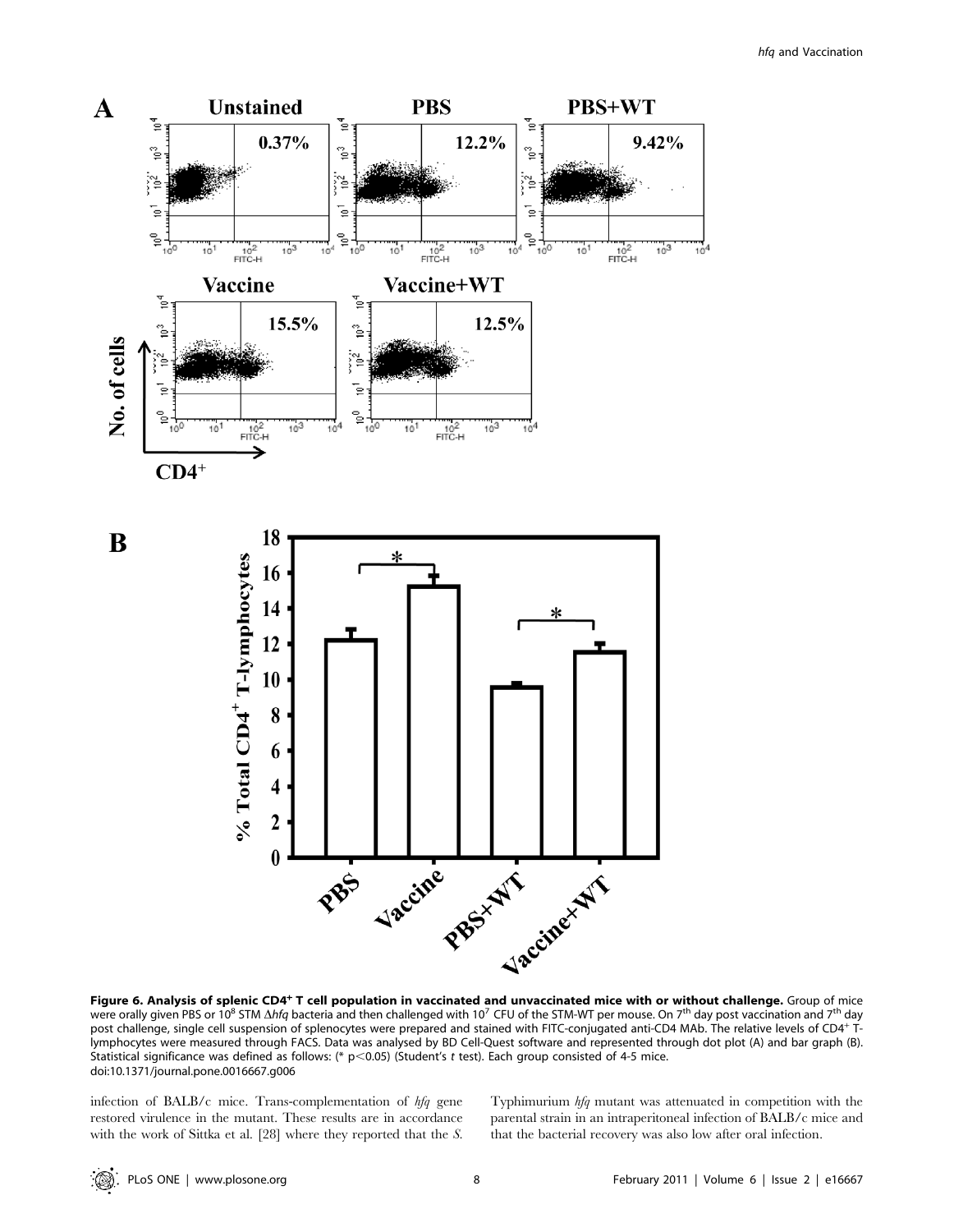

Figure 7. Analysis of serum cytokine levels with single dose of **vaccination.** (A) IFN- $\gamma$  (B) IL-6. Group of mice were orally given PBS or STM $\Delta$ hfq (10<sup>8</sup>) and then challenged with STM-WT (10<sup>7</sup> CFU/mouse) at  $7<sup>th</sup>$  post vaccination. Serum was collected on  $7<sup>th</sup>$  day post vaccination (from unchallenged mice) and  $7<sup>th</sup>$  day post challenge (from challenged mice) and cytokine levels were measured using ELISA. Data is representative of two independent experiments  $(n = 4-5)$ . Statistical significance was defined as follows: (\*p<0.05; \*\* p<0.005) (Student's t test).

doi:10.1371/journal.pone.0016667.g007

Hfq is believed to directly or indirectly regulate at least 20% of all Salmonella genes indicating that Hfq acts as a true global regulator in Salmonella [42]. Hfq predominantly affects the expression of two type three secretion systems (T3SS) encoded by Salmonella pathogenicity islands (SPI), namely SPI-1 and SPI-2. Salmonella uses these type three secretion systems (T3SS) to deliver effectors into host cells thereby facilitating host invasion and intracellular survival [27,28,42]. The genes regulated by Hfq also include many LPS biosynthesis related genes and ABC transporters [43,44] which are very important in imparting resistance to antimicrobial peptides. Hfq also regulates iron uptake and storage in bacteria through small RNAs. The available literature shows Hfq's multi-functional role in Salmonella biology. Therefore, the hfq deletion mutant was evaluated for its efficacy as a potential vaccine strain.

Our data clearly suggests that the  $STM\Delta hfq$  mutant is an effective oral vaccine candidate in the murine model and can be

given both in booster as well as in single dose. Vaccination with subsequent challenge reduced the bacterial burden significantly as compared to the unvaccinated mice. Moreover, the bacterial load was completely cleared within 3 weeks post challenge in vaccinated mice (data not shown). Lower vaccine dose  $(10^3)$  given twice in boosters) however, was incapable of rescuing the mice from a lethal WT challenge due to insufficient priming. Hence when the immunization dose was raised to  $10^4$  or  $10^5$ , the mice showed 100% survival. Furthermore, the  $STM\Delta h f q$  also conferred long term protection against challenge. This suggests that the vaccine strain is probably effective in inducing a specific adaptive immune response, resulting in long term protection against Salmonella infection.

One of the major pitfalls of live attenuated oral vaccine strains is environmental contamination through fecal matter, which in turn is associated with health and safety concerns. Studies with human volunteer trials of different Salmonella Typhimurium vaccine strains showed greater shedding of the vaccine strains in the feces [45,46,47]. The degree of shedding of viable Salmonella after oral inoculation varies substantially between different Salmonella serovars. Salmonella Typhimurium vaccine strains show markedly higher intestinal colonization and excretion for longer duration than the same Salmonella Typhi vaccine strains [48]. The reduced fecal shedding of  $STM\Delta h f q$  is an added advantage with respect to its impact on the environment.

An interesting observation was unlike the STM-WT, STM $\Delta h f q$ infection did not induce abortion in pregnant mice and the newly delivered pups remained healthy for several weeks. This observation hints at the safety of the usage of the vaccine strain in pregnant mice. Only subunit, killed or toxoid vaccines have been used so far to vaccinate pregnant animals instead of live attenuated vaccines due to the possibility of transmission of disease to the fetus. Moreover, these vaccines do not elicit any mucosal immunity. Abortions in pregnant animals in live stock due to Salmonella serovars cause immense economic losses [33]. Thus the use of hfq deletion mutant to vaccinate live stock can be considered.

To investigate the basis of protective immunity imparted by the  $STM\Delta hfa$ , we examined the splenic T cell population. There was an increase in the total splenic  $CD4^+$  cells in  $STM\Delta hfq$  infected mice compared to the naive as well as the STM-WT infected mice 7 days post infection. CD4<sup>+</sup> T cells have profound effect on protective immunity as they assist the B-cells to produce more antibodies and in the generation of Salmonella specific CD8<sup>+</sup> T cells [49,50]. We also observed that the numbers of  $CD4^+$  T cells were slightly reduced with the STM-WT infection. The reduction in the number of T cells by virulent Salmonella Typhimurium could be due to induction of apoptosis in a SPI-2 dependent manner by live bacteria [40,51]. This may not be the case with the  $STM\Delta h f q$  as SPI-2 encoded type three secretion system is down regulated [27,28,42]. In our study we did not observe any increase in the number of  $CD8<sup>+</sup>$  T cells in an early stage of infection since Salmonella delays substantially the  $CD8<sup>+</sup>$  T cell response until the second week of infection [52]. Further studies are needed in an in vivo model of Salmonella antigen presentation to ascertain the nature and specificity of the increased T cells.

It has been confirmed that the Th1 response (IFN- $\gamma$  and TNF- $\alpha$ ) is essential in inhibiting the systemic spread of Salmonella during initial stages of infection. However, infection with certain attenuated Salmonella strains can induce Th2 response [37,53]. IFN- $\gamma$  production by large number of Salmonella specific T cells and NK cells is at least in part responsible for the increased immunity against secondary infections. The levels of IFN- $\gamma$  and IL-6 have been reported to be directly proportional to the severity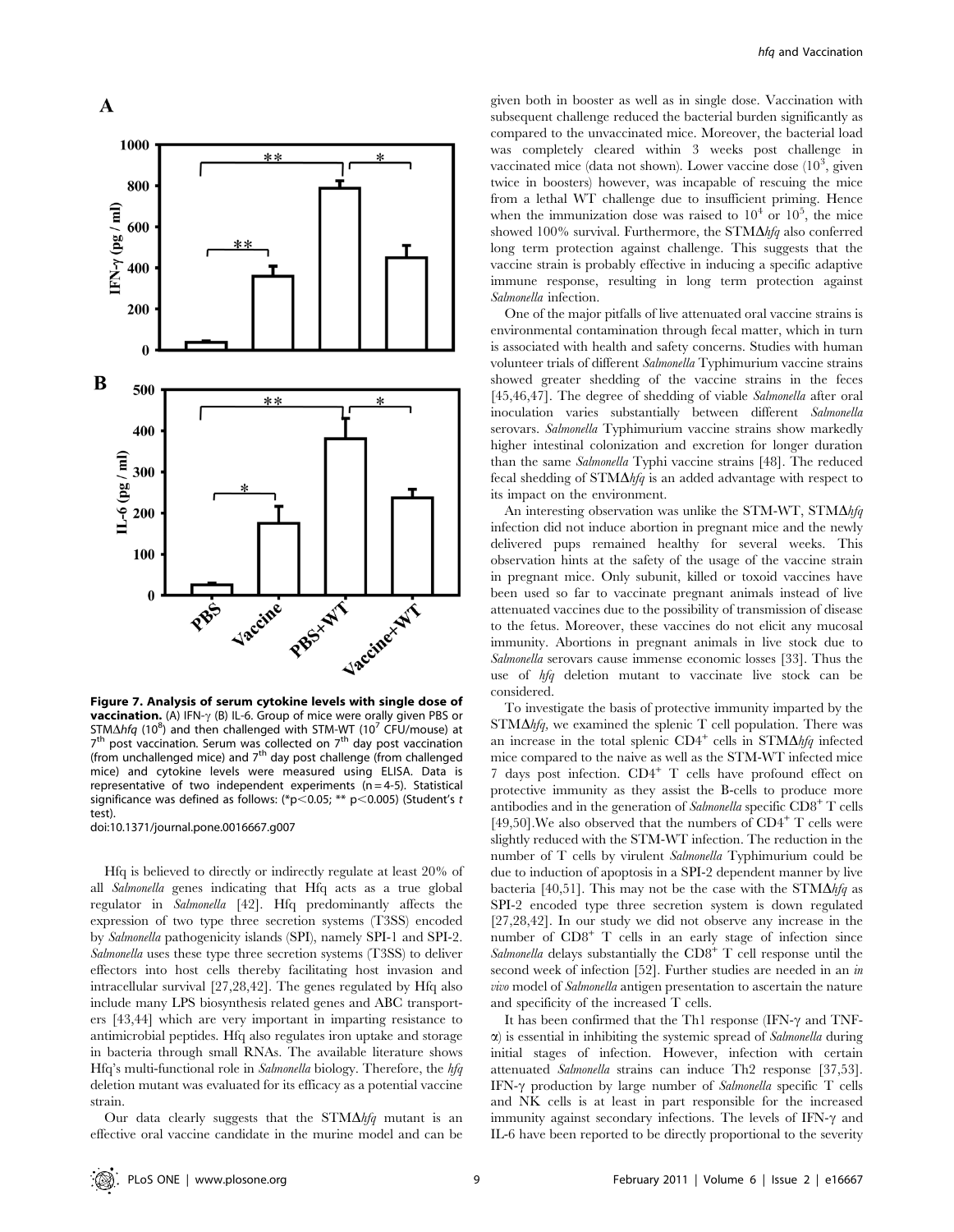

STM $\Delta$ hfq (10<sup>8</sup>) and then challenged with STM-WT (10<sup>7</sup> CFU/mouse) at day 7 of post vaccination. Serum and intestinal mucus were collected on 7<sup>th</sup> day post vaccination (from unchallenged mice) and 7<sup>th</sup> day post challenge (from challenged mice). Serum IgG (B&D) and intestinal S-IgA (A&C) antibodies specific for LPS and OMP were measured by ELISA. The samples were assayed in triplicate and the antibody titer is expressed as the absorbance at 450 nm. Data is representative of two independent experiments. Statistical significance was defined as follows: (\*p<0.05; \*\* p<0.005) (Student's  $t$  test). (n = 4-5) doi:10.1371/journal.pone.0016667.g008

of infection in S. Dublin infected mice [54]. This data supported our findings where we observed decrease in the level of IFN- $\gamma$  and IL-6 in vaccinated and challenged mice. Nonetheless, the observed level could effectively clear the WT. The WT infected mice showed higher cytokine levels which could be attributed to the high virulence and burden of the wild type strain[55,56], whereas vaccination with subsequent challenge showed lower cytokine levels, which could possibly be due to lower WT load on organs after vaccination [35,56]. Apparently, an optimal cytokine level, which is neither as high as that in WT infected condition nor as low as that in the vaccinated alone, is sufficient to confer protective immunity.

Infection of B-cell deficient animals with attenuated Salmonella indicated the contribution of antibody mediated immune responses in protection against Salmonella infection [57]. In humans, high Salmonella Typhi Vi antigen specific antibodies correlate with the protection against infection. These two findings suggest that humoral immune response is important in effective clearance of primary Salmonella infection. In addition to LPS specific antibodies, OMP specific antibodies also contribute to the acquired resistance to Salmonella infection though to a lesser extent. Immunization of mice with purified OMPs can protect the mice from subsequent Salmonella infections and induces sustained lifelong memory responses without any added adjuvant [58,59]. Cristina Gil-cruz et al. showed that antibodies to OmpD alone can reduce nontyphoidal Salmonella infection [60]. Moreover porins can act as activators of both innate and adaptive immune system. Absence of hfq leads to the chronic activation of the RpoE mediated envelope stress response and also markedly increases the OmpD levels [28]. In the present study, we observed that vaccination with  $STM\Delta hfg$ increases the LPS and OMP specific IgG antibodies in the serum as well as S-IgA in the intestinal washes. As shown by Michetti et al., it can be inferred that the induced S-IgA would presumably block the entry of Salmonella at the mucosal surface possibly by immune exclusion [61]. Increased serum IgG can enhance the Fcreceptor and complement receptor mediated uptake of Salmonella by the phagocytic cells and bacterial clearance from blood by opsonization.

 $STM\Delta h f q$  induced protective immunity can also be explained by enhanced antigen presentation of hfq deletion mutant by DCs. Cheminay et al. reported that virulent Salmonella inhibits the MHC-II dependent antigen presentation by dendritic cells and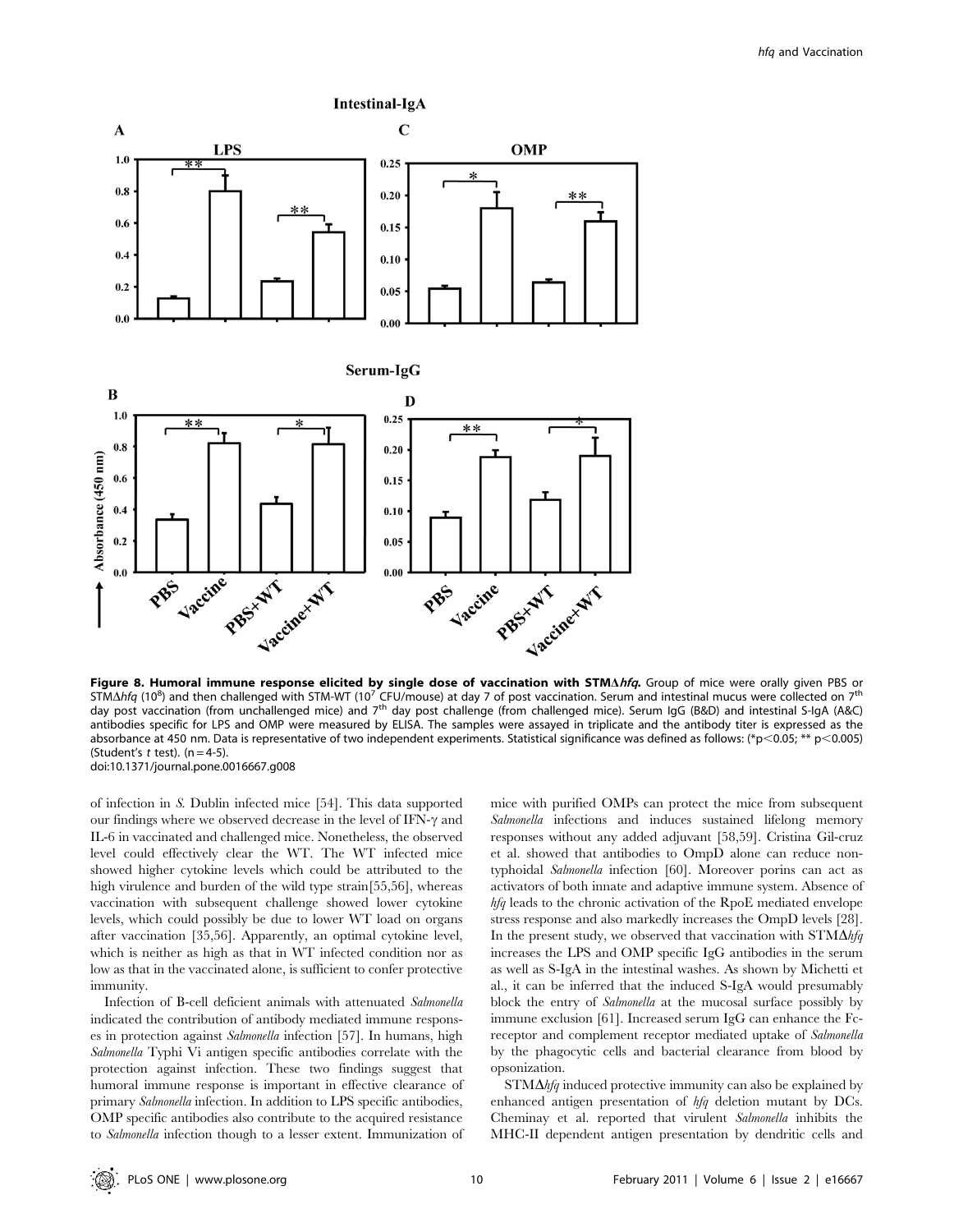

Figure 9. Increased antigen presentation of the STM $\Delta hfa$  by Denditic cells. Dendritic cells were isolated from the BALB/C mice and were plated at  $5\times10^4$  cells/well in 96 well flat-bottomed tissue culture plates. C57BL/6 mice were infected with STM-WT for pre stimulation and T-lymphocytes were isolated on  $5<sup>th</sup>$  day aseptically. DCs were infected with the STM-WT and STM $\Delta h$ fq. The infected DCs were then co-cultured with T-lymphocytes at a ratio of (1:1) and (1:10) for 72 h and then pulsed for 16 h with  $[^{3}H]$  thymidine (1  $\mu$ Ci/well). The incorporation of [<sup>3</sup>H] thymidine in proliferating T cells were measured by liquid scintillation counter. T cell proliferation was represented counts/min using a beta-counter. The results are representative of two independent experiments in triplcate. Statistical significance was defined as follows: (\*p $<$ 0.05) (Student's t test).

doi:10.1371/journal.pone.0016667.g009

thereby decrease the activation of adaptive immune system. This capacity to inhibit the antigen presentation depends on the ability of the pathogen to alter the trafficking or maturation of the Salmonella containing vacuole (SCV) inside the DC which in turn depends on the presence of functional SPI-2 and production of nitric oxide (NO) [40]. The reason for increased presentation of  $STM\Delta h f q$  vaccine strain could be due to lack of functional SPI-2 [27,28,42] or decreased production of nitric oxide (NO).

Hfq is required for the efficient translation of both stationaryphase sigma factor RpoS  $(\sigma^S)$  and envelope stress response sigma factor RpoE ( $\sigma$ E) [62]. Coynault et al. reported that the rpoS mutants are impaired in their capacity to colonize Peyer's patches after oral infection and are able to protect susceptible BALB/c mice against subsequent oral challenge with virulent STM-WT strain [16]. Vaccines with reduced ability to persist *in vivo* along with good immunogenicity are suitable for a human vaccine where side effects of vaccination are major concern. While our work was in progress, Karasova et al. reported that the S. Enteritidis hfq deletion mutant was susceptible to the components of the innate immune system such as serum and polymyxin B [63].

In summary, our present work demonstrates that Salmonella Typhimurium hfq deletion mutant can be a live attenuated vaccine, when given orally in a single dose can induce protective immune response upon subsequent challenge with virulent Salmonella. Not all attenuated Salmonellae strains can be presented well and this has been a stumbling block in the generation of a successful vaccine against Salmonella. Vaccination with hfq deletion mutant results in the active and specific protective immunity. Our work strongly suggests that the hfq deletion mutant can be considered for vaccination of humans and economically important livestock. Also the potential use of hfq deletion mutant as a

heterologous antigen delivery system appears to be a very attractive option which still remains unexplored.

# Materials and Methods

## Ethics Statement

All the work with animals has been done with Institution approved ethics protocol by the Center for Animal facility Ethics Committee. The ethics number being CAF/ETHICS/189/2010. The ethics committee consisted of Institutional Animal ethics committee comprising of Animal facility Chairman, Convener and Scientists.

#### Bacterial strains and growth conditions

Salmonella Typhimurium 14028 used in this study as the wild type parental strain was a kind gift from Prof. Michael Hensel (Max von Pettenkofer-Institute for Hygiene and Medizinische Mikrobiologie, Germany). The  $\Delta h f q$  deletion mutant was constructed in the parental wild type strain. Bacteria were grown at  $37^{\circ}$ C in Luria Broth (LB) in the presence of carbencillin (50  $\mu$ g/ ml) or kanamycin (50 µg/ml) as and when required for the selection of the different strains.

#### Eukaryotic cell lines and growth conditions

RAW 264.7 cells were a kind gift from Prof. Anjali Karande (Department of Biochemistry, Indian Institute of Science, India). INT-407, HT-29, HEK-293 and CaCo-2 cells were obtained from National Center for Cell Science (NCCS), Pune, India. All the cell lines were grown in Dulbecco's modified Eagle's medium (DMEM; Sigma), supplemented with 10% fetal calf serum (Sigma). For growth of CaCo-2 cells, DMEM was further supplemented with 1X non- essential amino acid solution. All the cells were maintained at  $37^{\circ}$ C in 5% carbon dioxide.

## Generation of the hfq deletion mutant in Salmonella Typhimurium

The hfq mutant was generated by one step gene inactivation strategy as described by Dastenko and Wanner [30]. Briefly, the STM 14028 strain was transformed with pKD46 carrying lambda red recombinase system under the arabinose inducible promoter. The transformants carrying the helper plasmid pKD46 were grown in LB with ampicillin  $(50 \mu g/ml)$  and  $10 \mu M$  L-arabinose (Sigma) till the OD reached 0.38–0.4 at 600 nm. Electro-competent cells were prepared by washing the cells thrice with ice cold MilliQ water and 10% glycerol. PCR products containing the kanamycinresistance gene (from pKD4) flanked by sequences upstream and downstream of the *hfq* gene was amplified with primers (HK1and HK2) and electroporated into the STM 14028 strain carrying pKD46. Electroporation was done according to the manufacturer's instructions (Bio-Rad). Mutant was selected for its ability to grow on LB containing kanamycin and the same was confirmed by confirmatory primers (HC1 and HC2) designed against the flanking loci of the hfq gene and internal primers (HI) designed against the kanamycin cassette sequence. In the STM-WT strain, a 310 bp band was amplified whereas in the  $STM\Delta h f q$  strain, 1.5 Kb band (corresponding to Kanamycin cassette) was amplified. The deletion mutant thus generated was named  $STM\Delta h fq$ .

Sequences of the primers used in this study are as follows:

- HK1: 5' atggctaaggggcaatctttacaagatccgttcctggtgtaggctggagctgcttcg 3'
- HK2: 5'ttattcagtctcttcgctgtcctgttgcgcagtagcatatgaatatcctcctta 3'

HC1: 5'gcatataaggaaaagaga3'

HC2: 5'gataaacagcgcgtgaac3'

HI: 5'cagaccgttcagctggat3' (used as reverse primer)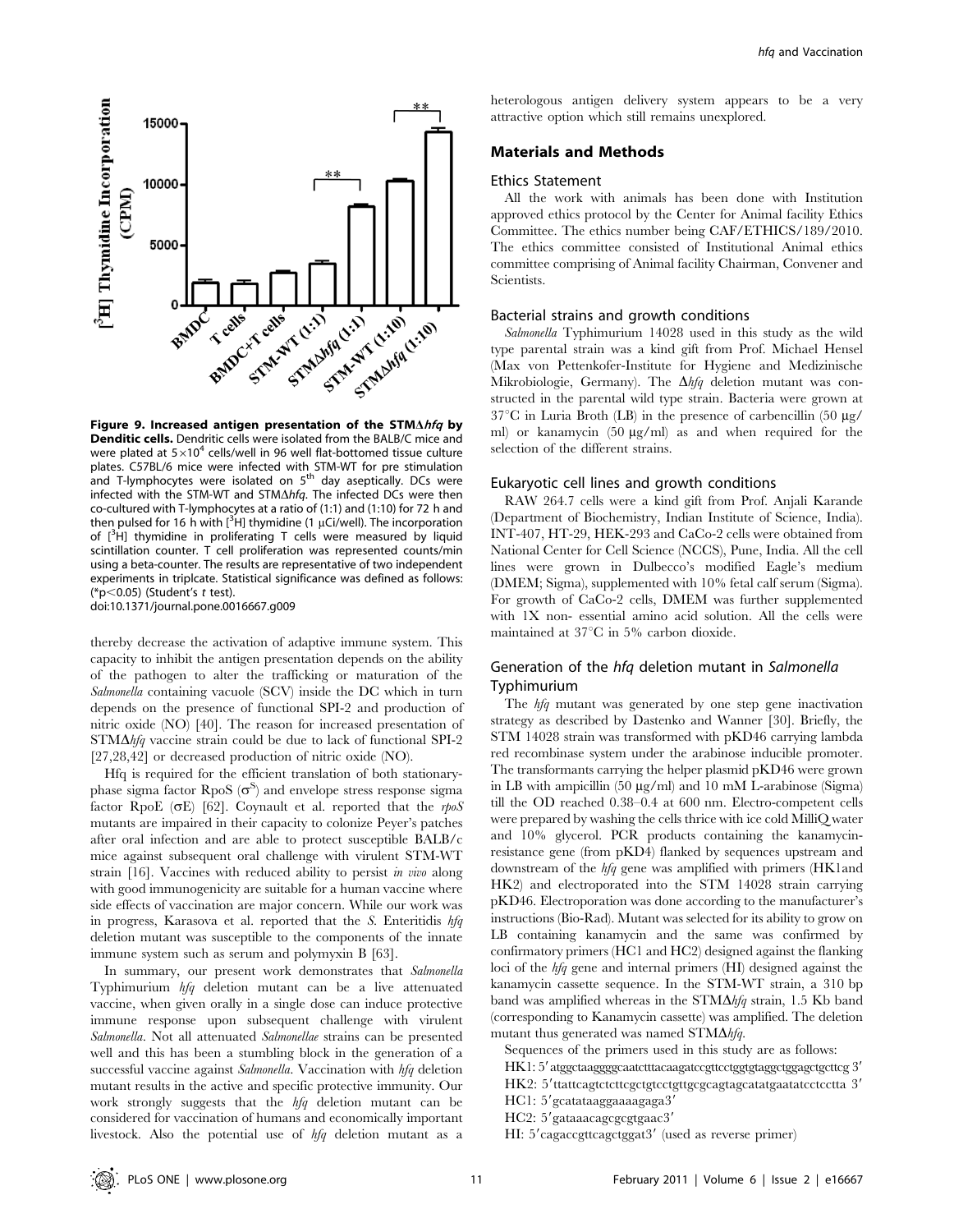## Construction of hfq complemented strain

Genomic DNA isolated from Salmonella Typhimurium 14028 strain was used as template to amplify the hfq gene using the gene specific primers (Forward: 5'taggatccatggctaagg3' and Reverse: 5'cgcaagcttttattcagt3'). The amplified product was purified and insert along with the purified vector pQE60 were digested with BamHI and Hind III. The digested vector and insert were ligated and transformed into E.  $\omega$ *i* DH5 $\alpha$  competent cells and plated onto LA-carbencillin plates. The colonies were screened for plasmids having the appropriate insert by restriction digestion. The purified plasmid containing hfq gene was then transformed into  $STM\Delta\text{hfq}$  electro-competent cells. The resulting strain was named as pQE60hfq strain.

#### Intracellular proliferation assay

Different cell lines such as RAW 264.7, INT-407, HT-29 and CaCo-2 at a concentration of  $1\times10^5$  to  $2\times10^5$  per well were seeded in 24-well plates 12 h prior to infection. For the infection of RAW 264.7 cells, S. Typhimurium strains were grown till stationary phase in LB with the appropriate antibiotic. For infection of epithelial cells, stationary-phase cultures were diluted 1: 33 in LB and grown for 3 h (late-exponential phase) prior to infection to induce SPI-1 encoded genes required for invasion of non-phagocytic cells. The  $OD_{600}$  of the cultures was adjusted to 0.3 and the resulting bacterial suspensions were used to infect the cells at a multiplicity of infection (MOI) of about 10. The plates were centrifuged at 1000 rpm for 10 min and incubated at  $37^{\circ}$ C for 25 min. The cells were then washed with PBS to remove excess bacteria and fresh medium containing  $100 \mu g/ml$  gentamicin was added. After 1 h, the medium was discarded followed by three PBS washes, and then medium containing  $25 \mu g/ml$  gentamicin was added and incubated for further time periods. After specified incubation periods, cells were lysed with 0.1% Triton X-100 (Sigma) and were plated at different dilutions on LB agar containing appropriate antibiotic. The fold intracellular replication was calculated by dividing the intracellular bacterial load at 16 h by the intracellular bacterial load at 2 h.

#### Animal infection

Six to eight weeks old BALB/c mice were issued from Central Animal Facility, Indian Institute of Science, Bangalore, India and maintained under specific pathogen free conditions. The bacterial strains were grown overnight at  $37^{\circ}$ C under shaking condition (180 rpm). Cells were centrifuged, washed, resuspended in sterile PBS and administered to mice at the indicated doses. Comparative analysis of the wild type versus vaccine strain burden in different organs was done by infecting mice orally with a dose of  $10^7$ bacteria/mouse. After 4<sup>th</sup> and 7<sup>th</sup> day, mice were sacrificed followed by the isolation of liver, spleen and mesenteric lymph nodes. The organs were weighed and homogenized in 1ml PBS. The bacterial load in the organs was determined by plating serial dilutions of the homogenate on LB agar plates with selective antibiotic. The CFU was calculated per gram weight of the organ. Also, the total splenocytes were isolated for analyzing the CD4<sup>+</sup> and CD8<sup>+</sup> T-lymphocyte population.

## Safety of the vaccine strain

Safety of the vaccine strain in mouse model was determined by infecting the mice with a dose of  $10^8$  bacteria/mouse (orally) and  $10<sup>4</sup>$  bacteria/mouse (intraperitoneally). The safety of the vaccine strain was analyzed in comparison with that of the wild type strain by observing the mice twice daily for mortality and morbidity. Same was tested in the pregnant mice which were infected  $(10^8 \text{ bacteria}/$ mouse) orally at mid pregnancy stage (12–14 days of gestation).

## Fecal shedding of the STM-WT and STM $\Delta h$ fq mutant

Cohorts of five mice each were orally inoculated either with STM-WT or STM $\Delta h f q$  mutant with a dose of 10<sup>7</sup> bacteria. Fresh fecal pellets were collected after every 12 h till  $4<sup>th</sup>$  day and every  $24$  h from  $4<sup>th</sup>$  day onwards. To avoid drying of fecal pellets, mice were reared in cages with Whatmann papers. Freshly recovered fecal pellets were weighed and suspended in 1 ml of PBS. Samples were centrifuged at 1500 rpm for 10 min and plated onto plates with selective antibiotics. Data is represented after normalizing the CFU per gram weight of the fresh fecal pellets.

#### $LD_{50}$  determination

Six to Eight week old female BALB/c mice were fasted overnight prior to inoculation. To determine  $LD_{50}$  values, groups of ten animals were orally infected with specific inoculum for each strain. Animal deaths were recorded up to 3 weeks.

#### Immunization of mice with STM $\Delta$ hfq mutant strain

Multiple booster dose immunization. Cohorts of five mice were orally primed with the  $STM\Delta hfa$  mutant strain with a dose of  $10^3$ ,  $10^4$  or  $10^5$  bacteria/mouse followed by two booster doses on  $7<sup>th</sup>$  and  $14<sup>th</sup>$  day. Control mice received PBS (Figure S2). All the subsequent steps (challenge, sacrifice) were carried out with a gap of seven days between them. After 7 days of second booster dose, the mice were challenged with  $10^7$  STM-WT through oral route for analyzing organ infiltration. For survival assay, mice were challenged with  $10^8$  CFU/mouse through oral route.

Single dose immunization. Mice were vaccinated with a single dose of STM $\Delta h f q$  (10<sup>8</sup>) and subsequently challenged with  $10^7$  STM-WT on 7<sup>th</sup> day of post vaccination. Mice were sacrificed 7 days post challenge and bacterial load in liver, spleen and mesenteric lymph nodes were determined as described above. For survival assay, mice were challenged through oral route with 10<sup>8</sup> CFU of WT per mouse.

# Long term immunological memory induction by the  $STM\Delta hfg$  vaccine strain

Cohort of five mice was vaccinated orally with a single dose of  $10^8$  STM $\Delta h f q$  vaccine strain. After 52 days of post vaccination mice were challenged orally with  $10^8$  STM-WT per mouse. To the control mice, PBS was administered. After challenging, vaccinated and non vaccinated mice were examined daily for morbidity and mortality.

#### Analysis of serum cytokine levels

Blood was collected through cardiac puncture from the single dose immunized mice with or without challenge. Serum was separated and IFN- $\gamma$  and IL-6 cytokine levels were assayed by ELISA (e-Bioscience) as per the manufacturer's protocol.

#### Preparation of intestinal mucus

Mice were starved for 12 h before collecting intestinal mucus. Mice were scarified and intestinal region was collected and cut into small pieces. One PBS flush was given to remove fecal matter and intestine was reversed and mucus was collected by scrapping with forceps. The collected mucus was centrifuged at 12000 rpm and the collected supernatant was used for estimation of secretary IgA.

## Outer Membrane Protein Isolation (OMP)

Isolation of OMPs was carried out by a method of Hamid et al. [64]. Briefly, over-night grown bacterial culture was centrifuged and the pellet was washed thrice with 10 mM Tris-HCl (pH 7.5), and pellet equivalent to 1.0 g wet weight of bacteria was extracted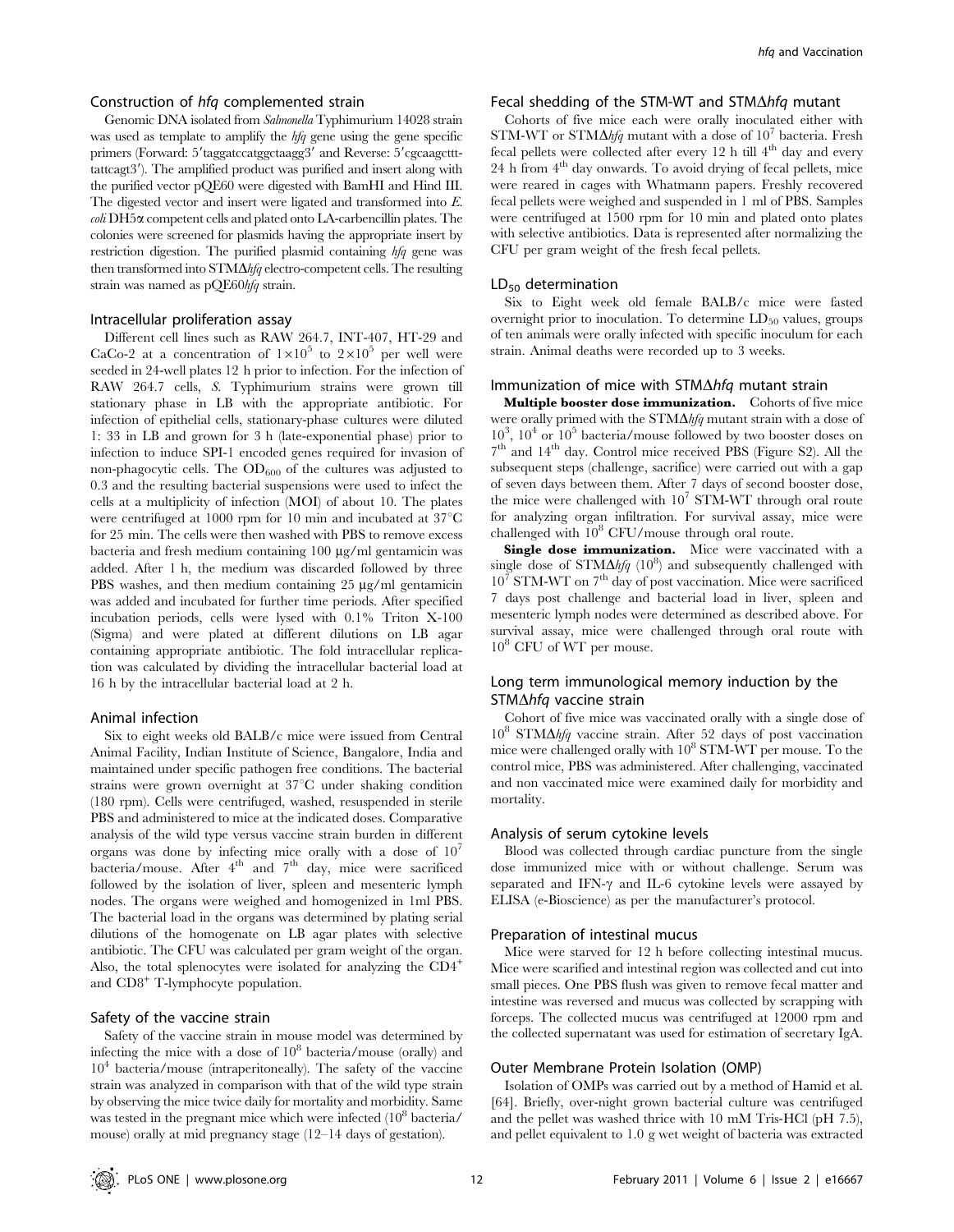with 20 ml of extraction buffer (10 mM Tris-HCl, pH 7.5, 10 mM EDTA, and 6 M urea) for 1 h at  $4^{\circ}$ C. The bacterial extract was dialyzed against MilliQ water for 3 days with frequent changes. The dialyzed material was centrifuged at 6000 rpm for 1 h. The supernatant containing surface proteins was collected and crude OMP sample was passed through a polymyxin Bagarose column (Sigma) to remove the contaminant endotoxin. Endotoxin levels in purified protein preparations was analysed using the E-Toxate kit (Sigma). The purified OMP sample was lyophilized and was stored at  $-20^{\circ}$ C. The protein content in the samples was measured by Bradford method of protein estimation.

# Estimation of IgG and IgA antibodies from serum and intestinal mucus

LPS and OMP specific IgG and IgA antibodies in serum and intestinal mucus were assayed by ELISA. Purified LPS from Salmonella Typhimurium was obtained from Sigma-Aldrich where as OMPs were isolated as described below. Briefly, Nunc ELISA plate was coated with 100 ng/well of LPS or 500 ng/well of OMP in 100 ml of 0.02% Trichloro acetic acid (TCA). After 1 h incubation at  $37^{\circ}$ C, LPS or OMP coated wells were washed with wash buffer (0.5% PBS-Tween-20) and blocked with 3% BSA in the same. After 1 h incubation, wells were washed and incubated with dilutions of serum in wash buffer  $(1:10)$  for 1 h at 37°C. Then wells were washed and 100 µl of anti-IgG and anti-IgA antibodies (Sigma) which are conjugated to HRP were added (1:10,000 dilutions) followed by incubation at  $37^{\circ}$ C for 1 h and addition of 100 ml of substrate solution subsequently. After 15 min incubation, 50 ml of stop solution was added to each well and OD was measured at 450 nm. In case of intestinal mucus, equal amount of protein was taken after estimation by Bradford's method.

#### Flow-cytometric analysis of T cell population

Splenocytes were isolated aseptically from and single-cell suspensions were obtained by crushing them between rough surface glass slides followed by erythrocyte lysis using RBC lysis buffer (0.1M NH<sub>4</sub>Cl, 1 mM KHCO<sub>3</sub>, 1 mM EDTA in H<sub>2</sub>O). Cells were stained separately with FITC-conjugated anti-CD4 (e-Biosciences) MAb, or PE-conjugated anti-CD8 (e-Biosciences) MAb. After 1 h incubation at RT, cells were washed with PBS and one million  $(10^6)$  cells were taken for flow-cytometric analysis (BD FACS Canto-II). Data was analyzed with FACS Diva and Cell Quest Pro software (Becton Dickinson, Mountain View, Calif.).

#### Purification of T lymphocytes

Five days of post infection of allogenic C57BL/6 mice with STM-WT, splenocytes were prepared by incubating small pieces of spleen in serum-free, calcium-free HBSS at  $37^{\circ}$ C for 45 min. This preparation was disaggregated by gentle pipetting to produce a single-cell suspension. The cells were then washed in HBSS, and erythrocytes were lysed with 1X RBC lysis buffer. Preparations were filtered to remove debris and were resuspended in RPMI with 10% FCS. Cells were incubated overnight to allow macrophages to adhere. Non adherent cells were transferred to fresh 30 mm dish which was coated with purified goat anti-mouse IgG antibody  $(20 \mu g/ml)$  and incubated for 6 h. After 6 h of incubation, non adherent cells were taken for assay. The purity of the T cells was checked by FACS using mouse anti-CD3 antibody conjugated to FITC (data not shown).

#### Preparation and culture of Dendritic cells

Murine bone marrow derived dendritic cells were prepared from bone marrow of 6–8 week old naive BALB/c mice for

antigen presentation assay as described by Cheminay et al [40]. Briefly, femurs were cut off at the ends and the marrow was flushed out. The cells were spun at 1,000 rpm for 10 min and resuspended in RPMI containing 10 ng/ml GM-CSF (Peprotech), 10% heat-inactivated FCS, 2 mM L-glutamine, 100 U/ml penicillin,  $100 \mu g/ml$  streptomycin and cultured in 90 mm tissue culture dish. Finally, after 5 days of culture the medium was collected and the suspended cells were recovered and used for purification using CD11c magnetic beads. Further, the cells were found to be  $>90\%$  CD11c<sup>+</sup> by fluorescence-activated cell sorting. These cells were further checked for maturation markers like CD80 and CD86 and it was found that the purified DCs were immature (data not shown). The purified DCs were used for further experiments.

#### In vitro antigen presentation assay

Modified method of Cheminay et al. was followed [40]. Briefly, dendritic cells were isolated from BALB/c as described earlier and were plated at a density of  $5\times10^4$  cells/well in 96-well flatbottomed tissue culture plates. Bacterial infection of the DCs was performed as described in intracellular proliferation assay. Twelve hours post infection, purified splenic T cells from allogenic C57BL/6 mice were added to each well. DC and T cell ratio was maintained at 1:10 and 1:1. Cells were co-cultured for 72 h and then pulsed for 16 h with  $[{}^{3}H]$  thymidine (0.1 µCi/well). Cells were harvested on glass fiber filters using a semi-automated cell harvester (Nunc, Denmark). [<sup>3</sup>H] thymidine was measured in a liquid scintillation counter (Rack Beta) and T-cell proliferation was plotted as mean counts/min of triplicate wells.

## Statistics

In vitro data were analyzed by Student's "t" test using Sigma Plot. Mann Whitney U test were performed for mouse experiment using commercially available software (Graph Pad Prism, San Diego, CA). The mortality and survival data were analyzed using Fishers exact test. Results were determined to be statistically significant when a P value of less than 0.05 was obtained.

#### Supporting Information

Figure S1 Complementation of the  $STM\Delta h f q$  strain with pQE60hfq restores virulence. Intracellular replication of STM-WT, STM $\Delta h f q$  and complemented strain in INT-407 (A) and RAW 264.7 (B) cell line. INT-407 and RAW 264.7 cell lines were infected with a MOI of 10 and lysed at 2 h and 16 h post infection. Bacterial fold replication was calculated from 2 to 16 h as shown in the graph. (C) Organ loads of STM-WT, STM $\Delta h f q$  and complemented strain. Three groups of mice (6 each) were infected with  $10^7$  CFU/mouse orally with each strain separately and sacrificed on  $4<sup>th</sup>$  day of post infection. Bacterial counts in spleen, MLN and liver were measured by plating on respective antibiotic plates and were shown as CFU/gm.wt with standard errors. Graphs are representative of two independent experiments with similar results. Statistical significance was defined as follows: (\*p<0.05; \*\*p<0.005) (Student's t test & Mann-Whitney U test). (TIF)

Figure S2 Immunization strategy followed to evaluate the vaccine potential of the STM $\Delta h f q$  deletion mutant (A) multiple immunization strategy; mice were primed with vaccine strain followed by two booster doses on  $7<sup>th</sup>$  and  $14<sup>th</sup>$  day and then challenged with virulent Salmonella strain on 7<sup>th</sup> day after last booster dose. (B) Single dose of vaccination: mice were vaccinated and then challenged with virulent Salmonella strain after 7 days of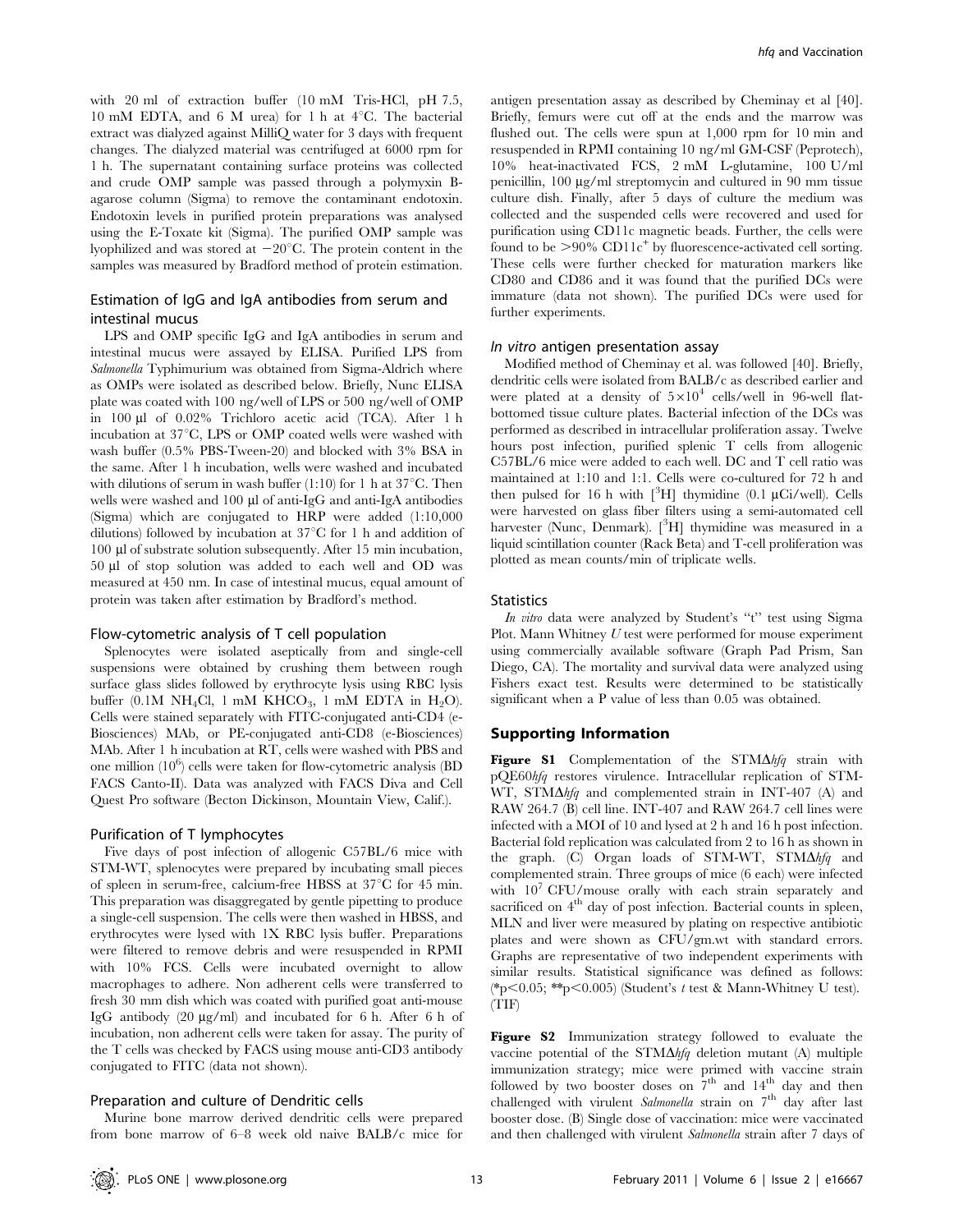post vaccination. For CFU analysis mice were challenged with  $10<sup>7</sup>$ and for survival assay  $10^8$  CFU of WT. (TIF)

**Figure S3** Flow cytometric analysis of  $CD8<sup>+</sup>$  T cell population in the spleen on  $4<sup>th</sup>$  day and  $7<sup>th</sup>$  day of post infection. Groups of mice were inoculated with the STM-WT or STM $\Delta h f q$  with dose of  $10<sup>7</sup>$  bacteria per mouse. Uninfected mice were used as control. Splenocytes were isolated on  $4<sup>th</sup>$  and  $7<sup>th</sup>$  day of post infection from both infected and control mice and stained with PEconjugated anti-CD8 MAb. The relative levels of CD8<sup>+</sup> Tlymphocytes were measured through FACS. Data was analyzed with BD Cell-Quest software and represented by dot plots. The results are representative of two independent experiments. Each group consisted of 4-5 mice.

(TIF)

Figure S4 Flow cytometric analysis of splenic  $CDB^+$  T cell population in vaccinated and unvaccinated mice with or without challenge. Group of mice were orally given PBS or  $10^8$  STM  $\Delta h f q$ and then challenged after seven days of post vaccination with  $10^7$  CFU of STM-WT per mouse. On  $7<sup>th</sup>$  day post vaccination (from unchallenged mice) and  $7<sup>th</sup>$  day post challenge (from challenged mice) spleen were isolated and single cell suspension of splenocytes were prepared followed by staining with FITCconjugated anti-CD8 MAb. The relative levels of CD8<sup>+</sup> Tlymphocytes were measured through FACS. Data was analysed by

#### References

- 1. Andrews-Polymenis HL, Baumler AJ, McCormick BA, Fang FC (2010) Taming the elephant: Salmonella biology, pathogenesis, and prevention. Infect Immun 78: 2356–2369.
- 2. Chan K, Baker S, Kim CC, Detweiler CS, Dougan G, et al. (2003) Genomic comparison of Salmonella enterica serovars and Salmonella bongori by use of an S. enterica serovar Typhimurium DNA microarray. J Bacteriol 185: 553–563.
- 3. Nagarajan AG, Balasundaram SV, Janice J, Karnam G, Eswarappa SM, et al. (2009) SopB of Salmonella enterica serovar Typhimurium is a potential DNA vaccine candidate in conjugation with live attenuated bacteria. Vaccine 27: 2804–2811.
- 4. Crump JA, Luby SP, Mintz ED (2004) The global burden of typhoid fever. Bull World Health Organ 82: 346–353.
- 5. DeRoeck D, Jodar L, Clemens J (2007) Putting typhoid vaccination on the global health agenda. N Engl J Med 357: 1069–1071.
- 6. Sagi SS, Paliwal P, Bansal A, Mishra C, Khan N, et al. (2006) Studies on immunogenicity and protective efficacy of DnaJ of Salmonella Typhi against lethal infection by Salmonella Typhimurium in mice. Vaccine 24: 7135–7141.
- 7. Cheminay C, Hensel M (2008) Rational design of Salmonella recombinant vaccines. Int J Med Microbiol 298: 87–98.
- 8. Keitel WA, Bond NL, Zahradnik JM, Cramton TA, Robbins JB (1994) Clinical and serological responses following primary and booster immunization with Salmonella typhi Vi capsular polysaccharide vaccines. Vaccine 12: 195–199.
- 9. Germanier R, Fuer E (1975) Isolation and characterization of Gal E mutant Ty 21a of Salmonella typhi: a candidate strain for a live, oral typhoid vaccine. J Infect Dis 131: 553-558.
- 10. Ivanoff B, Levine MM, Lambert PH (1994) Vaccination against typhoid fever: present status. Bull World Health Organ 72: 957–971.
- 11. Khan SA, Stratford R, Wu T, McKelvie N, Bellaby T, et al. (2003) Salmonella typhi and S Typhimurium derivatives harbouring deletions in aromatic biosynthesis and Salmonella Pathogenicity Island-2 (SPI-2) genes as vaccines and vectors. Vaccine 21: 538–548.
- 12. Kirkpatrick BD, McKenzie R, O'Neill JP, Larsson CJ, Bourgeois AL, et al. (2006) Evaluation of Salmonella enterica serovar Typhi (Ty2 aroC-ssaV-) M01ZH09, with a defined mutation in the Salmonella pathogenicity island 2, as a live, oral typhoid vaccine in human volunteers. Vaccine 24: 116–123.
- 13. Hoiseth SK, Stocker BA (1981) Aromatic-dependent Salmonella Typhimurium are non-virulent and effective as live vaccines. Nature 291: 238–239.
- 14. Tacket CO, Sztein MB, Losonsky GA, Wasserman SS, Nataro JP, et al. (1997) Safety of live oral Salmonella typhi vaccine strains with deletions in htrA and aroC aroD and immune response in humans. Infect Immun 65: 452–456.
- 15. Galan JE, Curtiss R, 3rd (1989) Virulence and vaccine potential of phoP mutants of Salmonella Typhimurium. Microb Pathog 6: 433–443.

BD Cell-Quest software and represented through dot plot. Each group consisted of 4-5 mice.

(TIF)

Figure S5 Estimation of the serum IgG and intestinal S-IgA levels 4 weeks after single dose of vaccination. Group of mice were orally given PBS or vaccine strain  $(10^8)$ , serum and intestinal mucus were collected 4 weeks post vaccination. Serum IgG (B&D) and intestinal S-IgA (A&C) antibodies specific for LPS and OMP were measured by ELISA. The samples were assayed in triplicate and the antibody titer is expressed as the absorbance at 450 nm. Result presented is one of two independent experiments. Statistical significance was defined as follows: (\*p<0.05; \*\* p<0.005) (Student's t test). (n = 5-6). (TIF)

## Acknowledgments

We would like to thank Namrata, Sangeeta, Ananthalaxmi and Divya prakash, for their critical suggestions. We also thank Dr.William Surin for helping us with the FACS analysis. We thank Dr. K. N. Balaji for providing us with the polymyxin agarose beads. We thank Gangamma for helping us with the LPS analysis in OMP samples. We thank Central Animal facility for providing us with the animals.

## Author Contributions

Conceived and designed the experiments: USA DC AL. Performed the experiments: USA AL MGK OJ. Analyzed the data: USA AL DC. Contributed reagents/materials/analysis tools: DC. Wrote the manuscript: USA DC.

- 16. Coynault C, Robbe-Saule V, Norel F (1996) Virulence and vaccine potential of Salmonella Typhimurium mutants deficient in the expression of the RpoS (sigma S) regulon. Mol Microbiol 22: 149–160.
- 17. Nagy G, Dobrindt U, Hacker J, Emody L (2004) Oral immunization with an rfaH mutant elicits protection against salmonellosis in mice. Infect Immun 72: 4297–4301.
- 18. Garcia-Del Portillo F, Pucciarelli MG, Casadesus J (1999) DNA adenine methylase mutants of Salmonella Typhimurium show defects in protein secretion, cell invasion, and M cell cytotoxicity. Proc Natl Acad Sci U S A 96: 11578–11583.
- 19. Heithoff DM, Sinsheimer RL, Low DA, Mahan MJ (1999) An essential role for DNA adenine methylation in bacterial virulence. Science 284: 967–970.
- 20. Dueger EL, House JK, Heithoff DM, Mahan MJ (2001) Salmonella DNA adenine methylase mutants elicit protective immune responses to homologous and heterologous serovars in chickens. Infect Immun 69: 7950–7954.
- 21. Peters SE, Paterson GK, Bandularatne ES, Northen HC, Pleasance S, et al. (2009) Salmonella enterica serovar Typhimurium trxA mutants are protective against virulent challenge and induce less inflammation than the live-attenuated vaccine strain SL3261. Infect Immun 78: 326–336.
- 22. Northen H, Paterson GK, Constantino-Casas F, Bryant CE, Clare S, et al. (2009) Salmonella enterica serovar Typhimurium mutants completely lacking the F(0)F(1) ATPase are novel live attenuated vaccine strains. Vaccine 28: 940–949.
- 23. Franze de Fernandez MT, Eoyang L, August JT (1968) Factor fraction required for the synthesis of bacteriophage Qbeta-RNA. Nature 219: 588–590.
- 24. Tsui HC, Leung HC, Winkler ME (1994) Characterization of broadly pleiotropic phenotypes caused by an hfq insertion mutation in Escherichia coli K-12. Mol Microbiol 13: 35–49.
- 25. Brown L, Elliott T (1996) Efficient translation of the RpoS sigma factor in Salmonella Typhimurium requires host factor I, an RNA-binding protein encoded by the hfq gene. J Bacteriol 178: 3763–3770.
- 26. Muffler A, Fischer D, Hengge-Aronis R (1996) The RNA-binding protein HF-I, known as a host factor for phage Qbeta RNA replication, is essential for rpoS translation in Escherichia coli. Genes Dev 10: 1143–1151.
- 27. Sittka A, Lucchini S, Papenfort K, Sharma CM, Rolle K, et al. (2008) Deep sequencing analysis of small noncoding RNA and mRNA targets of the global post-transcriptional regulator, Hfq. PLoS Genet 4: e1000163.
- 28. Sittka A, Pfeiffer V, Tedin K, Vogel J (2007) The RNA chaperone Hfq is essential for the virulence of Salmonella Typhimurium. Mol Microbiol 63: 193–217.
- 29. Wilson JW, Ott CM, Honer zu Bentrup K, Ramamurthy R, Quick L, et al. (2007) Space flight alters bacterial gene expression and virulence and reveals a role for global regulator Hfq. Proc Natl Acad Sci U S A 104: 16299–16304.